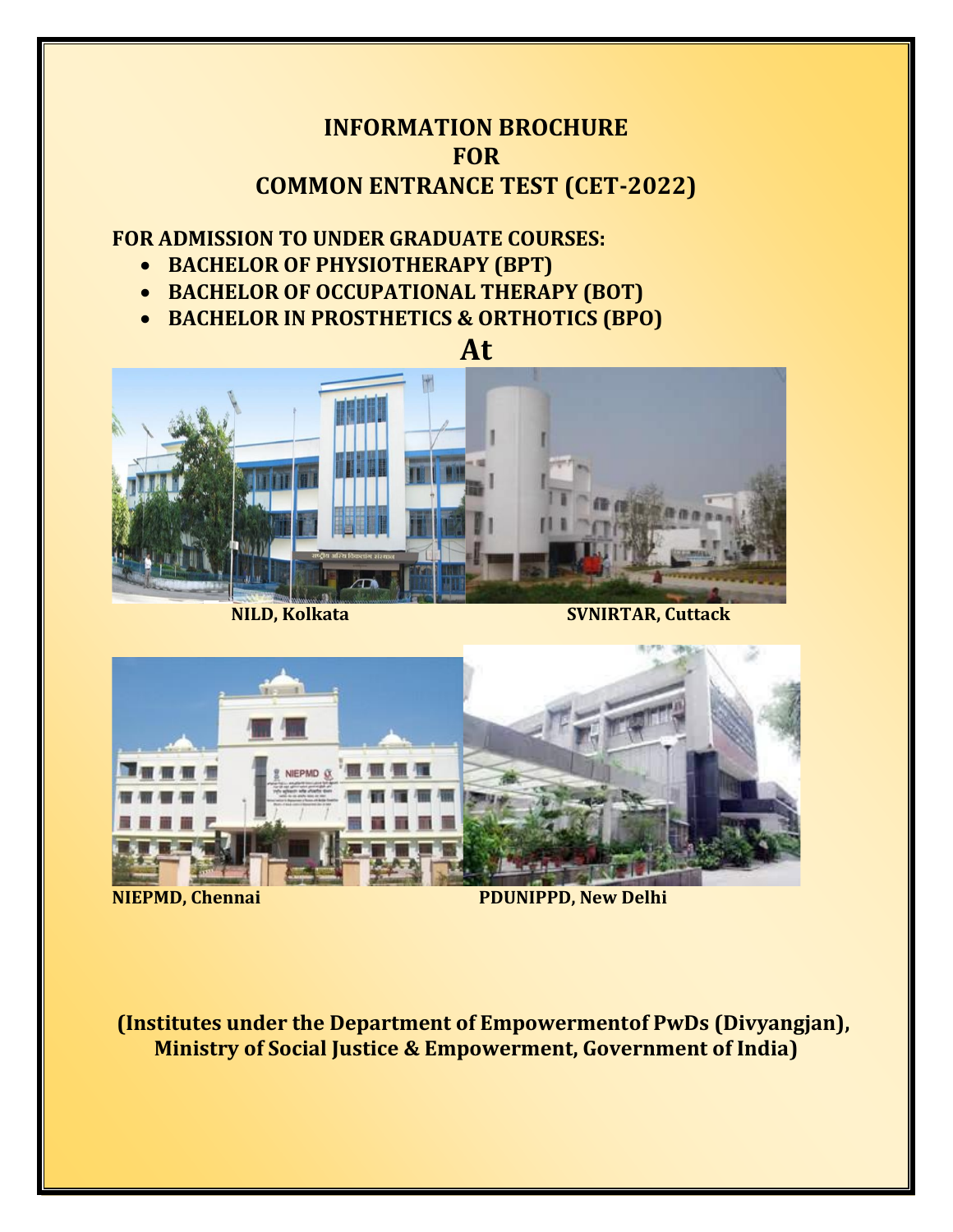**COMMON ENTRANCE TEST (CET) – 2022 TO BE CONDUCTED BY National Institute for Locomotor Disabilities (Divyangjan) B T Road, Bon-Hooghly, Kolkata-700090**

Department of Empowerment of Persons with Disabilities (DIVYANGJAN), Ministry of Social Justice & Empowerment, Government of India B T Road, Bon-Hooghly, Kolkata -700090

Phone No.:-033-25310279/0610, Fax: 033-25318379

Mobile: 9432772725(Within working hours i.e. 09.00 AM to 05.00 PM except holidays)

E-mail: [cet2022.nild@gmail.com](mailto:cet2022.nild@gmail.com)

Website: http://www.niohkol.nic.in

For all issues regarding CET-2022 please contact us on:

Email: **[cet2022.nild@gmail.com](mailto:cet2022.nild@gmail.com)**

Tel. No: **033-25312564,** Mobile: **9432772725**

(09.00 am to 5.00 pm, Mon-Fri; except holidays)

#### Application Fee: **Rs.800/-** for SC/ST/PH Candidates **Rs.1000/-** for Others **SCHEDULE OF ACTIVITIES FOR CET-2022**

| <b>SL. NO.</b> | <b>ACTIVITY</b>                                                 | <b>IMPORTANT DATES</b> |
|----------------|-----------------------------------------------------------------|------------------------|
| 1.             | Starting of online publication of Information Brochure and      | 25.04.2022.            |
|                | Application forms on website                                    |                        |
| 2.             | Closing date for online receipt of Application Form             | $01-07-2022$ (5 PM)    |
| $3.*$          | Admit Cards will be available through online only               | 05-07-2022             |
| 4.#            | Date of Entrance Examination                                    | 24.07.2022 (Sunday)    |
| 5.             | Declaration of Result (Tentative)                               | 05.08.2022             |
| 6.             | Date of Certificate verification and 1 <sup>st</sup> Counseling | 22.08.2022 to          |
|                | (Tentative)                                                     | 26.08.2022             |
| 7.             | Session begins                                                  | To be announced        |
|                |                                                                 | during Counseling      |
|                |                                                                 |                        |

\*If an applicant fails to take print out of Admit Card from NILD website for the CET-2022 by **06.07.2022** or desires to change any information printed on the Admit card, then he/ she may contact CET CELL, NILD immediately by email & mobile numbers available in cover page.

*# The exact date and venue of Entrance Test will be mentioned in the Admit card* 

**How to apply:** Details regarding CET- 2022 will be made available on NILD website [http://niohkol.nic.in](http://svnirtar.nic.in/) . Only Online applications are accepted. Other any form of application will stands rejected. Please read instructions carefully before filling up the application form.

**The Chairman, CET-2022 National Institute for Locomotor Disabilities (Divyangjan) B T Road, Bonhooghly, Kolkata-700090**

Page  $\mathrel{\sim}$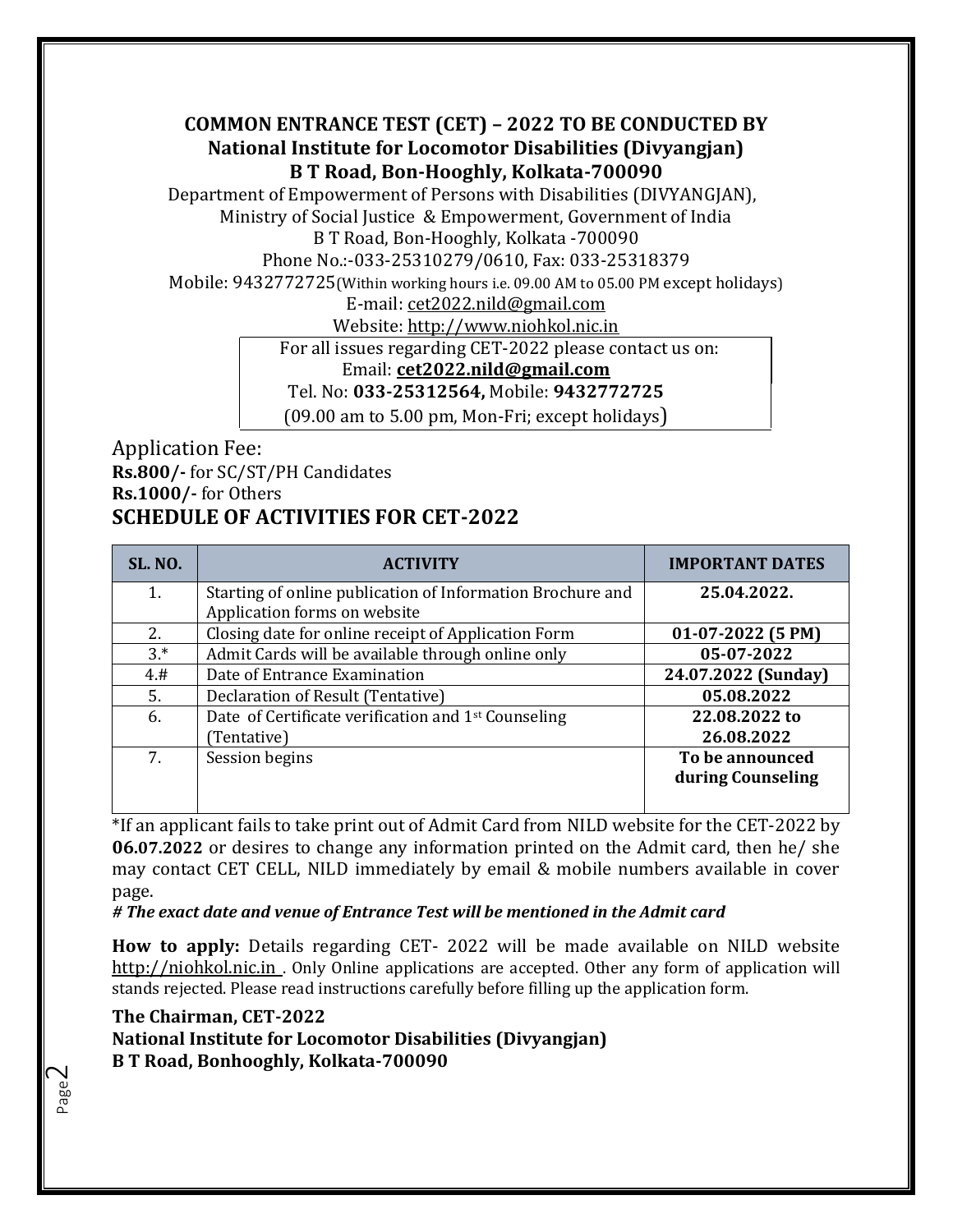#### **INTRODUCTION**

Rehabilitation for persons with disabilities (Divyangjan) is related to a range of measures from interventions to improve body function for social inclusion and integration. As per Article 26, United Nations Convention on the Rights of Persons with Disabilities (UNCRPD) defines rehabilitation as "appropriate measures, including through peer support, to enable persons with disabilities to attain and maintain their maximum independence, full physical, mental, social and vocational ability, and full inclusion and participation in all aspects of life". It is estimated that in India, 2.21% of total population, around 2.68 corers suffers from one or other form of disability. The Constitution of India ensures equality, freedom, justice and dignity of all individuals and implicitly mandates an inclusive society for all including persons with disabilities. In the recent years, there have been vast and positive changes in the perception of the society towards persons with disabilities. It has been realized that a majority of persons with disabilities can lead a better quality of life if they have equal opportunities and effective access to rehabilitation measures. The services of Physiotherapy, Occupational Therapy, Prosthetic and Orthotic professionals along with other medical & paramedical professionals are essential at different stage to prevent, manage disability and their rehabilitation.

#### **DISABILITY HAS BEEN BROADLY GROUPED AS:**

The number of recognized disability conditions has been increased from 7 to 21 in the RPWD Act 2016.

Following are the disability conditions included in the RPWD Act 2016:

- 1. Blindness
- 2. Low-vision
- 3. Leprosy Cured persons
- 4. Hearing Impairment (deaf and hard of hearing)
- 5. Locomotor Disability
- 6. Dwarfism
- 7. Intellectual Disability
- 8. Mental Illness
- 9. Autism Spectrum Disorder
- 10. Cerebral Palsy
- 11. Muscular Dystrophy
- 12. Chronic Neurological conditions
- 13. Specific Learning Disabilities
- 14. Multiple Sclerosis
- 15. Speech and Language disability
- 16. Thalassemia
- 17. Hemophilia
- 18. Sickle Cell disease
- 19. Multiple Disabilities including deaf-blindness
- 20. Acid Attack victim
- 21. Parkinson's disease

Although Government, NGOs and some civil society Institutions have been providing services to the persons with disabilities since long, but these efforts have gained momentum since 1970's, when the decade was marked by a new approach to disability with the concept of "Rights for Disabled Persons". The United Nations took the lead and issued declarations

Page ന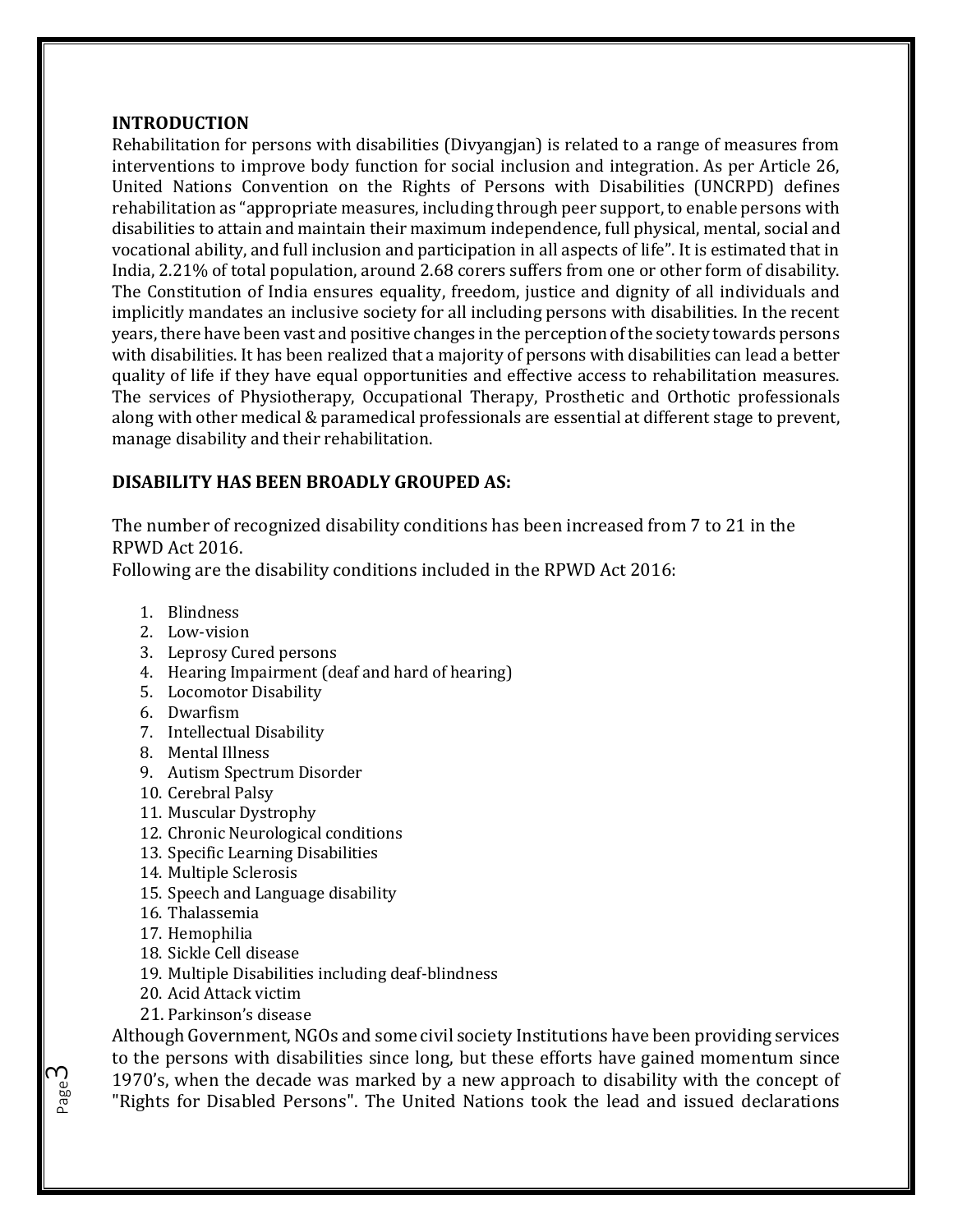relating to Rights to the Disabled Persons (1975). The 1983-92 was declared as the "Decade of the Disabled Persons". This was followed by the "Asia and Pacific Decade of Disabled Persons" (1993-2002). The standard rules for the equalization of opportunities for persons with disabilities were adopted by the UN General Assembly in 1993.

In I995, Indian Parliament introduced "Persons with Disabilities (Equal Opportunities, Protection of Rights and Full Participation) Act" 1995, is adopted by all the states and union territories. The act defines the responsibilities of the central and state Governments regard to the services to the persons with disabilities. It mandates affirmative action for ensuring useful life to disabled person and refers to the need for action on prevention of disability, provision of medical and other services to minimize the impact of impairment on account of diseases & accidents etc. It also refers to rehabilitation through education, vocational training, barrier free environments, assistive aids and other interventions. In 2016, Country finally witnessed the much-awaited Rights of Persons with Disabilities (RPWD) Bill on 14th December, 2016 in the Rajya Sabha and subsequently in the Lok Sabha on 16th December, 2016. The Bill was further approved and signed by the Hon'ble President and 'notified' by the Government in its official Gazette on 28th December, 2016. Thus, RPWD Bill 2016 was 'enacted' and became a 'LAW', the Rights of Persons with Disabilities (RPWD) Act, 2016. It covers 21 categories of disabilities from the previous 7 categories under the 1995 Act, this new Act lays complete emphasis on one's rights – right to equality and opportunity, right to inherit and own property, right to home and family and reproductive rights among others. Unlike the 1995 Act, the new Act talks about accessibility - setting a two-year deadline for the government to ensure that persons with disabilities get barrier-free access to physical infrastructure and transport systems. Additionally, it will also hold the private sector accountable. This also includes educational institutions 'recognized' by the government such as privately owned universities and colleges. A pathbreaking feature of the new Act is the increase in reservation in government & private jobs from 3% to 4%.

Govt. of India has established several National Institutes to train professionals/manpower in the field of rehabilitation. National Institutes are Autonomous bodies established for different types of disabilities. The following National Institutes are engaged in Human Resources Development in the field of disability, providing rehabilitation services to the persons with disabilities and Research and Development efforts:-

- (i) National Institute for Locomotor Disabilities (NILD), Kolkata
- (ii) Swami Vivekanand National Institute of the Rehabilitation Training and Research (NILD), **Cuttack**
- (iii) National Institute for Empowerment of Persons with Multiple Disabilities (NIEPMD), Chennai
- (iv) Pt. DeendayalUpadhyaya National Institute for Persons with Physical Disabilities (PDUNIPPD), Delhi
- (v) Ali Yavar Jung National Institute of Speech and Hearing Disabilities (AYJNISHD), Mumbai
- (vi) National Institute for the Empowerment of Persons with Visual Disabilities (NIEPVD), Dehradun
- (vii) National Institute for the Empowerment of Persons with Intellectual Disabilities (NIEPID), Secunderabad
- (viii) Indian Sign Language Research & Training Centre (ISLRTC), New Delhi

Page 4

(ix) National Institute of Mental Health and Rehabilitation (NIMHR), Sehore, Madhya Pradesh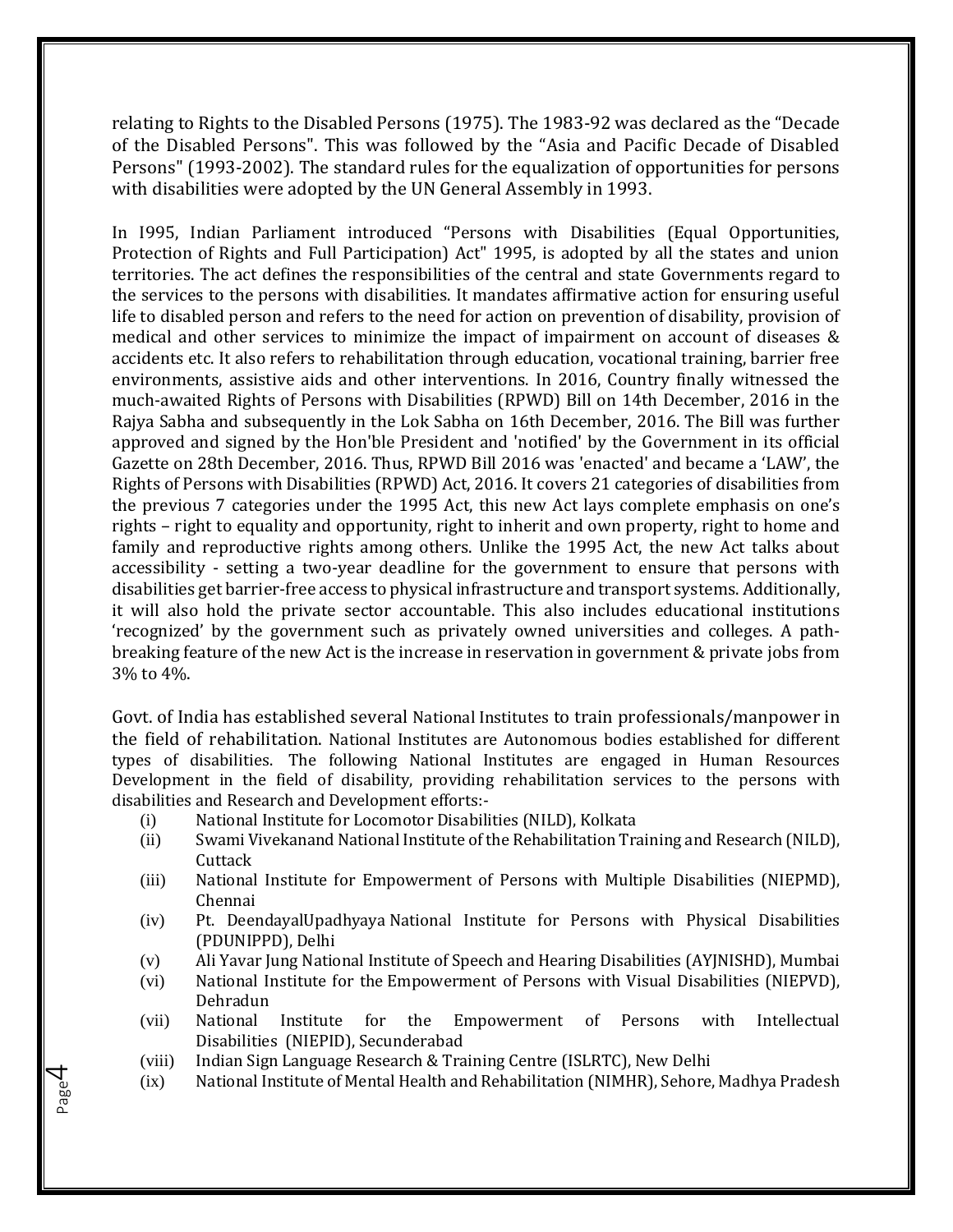These Institutes are conducting training programs at Certificate, Diploma, Degree and Postgraduate levels in their respective disciplines. The Institutes also carry out research; develop models of rehabilitation service, manpower development, and clinical & therapeutic service. They also have extensive outreach programs so that services are available in a decentralized manner. Over the years, the Institutes have trained thousands of professionals who are in their careers in the Country and abroad. In addition to above, the Ministry has also established Composite Regional Centers, District Disability Rehabilitation Centre, supporting to voluntary action programs and National Program for Rehabilitation of Persons with Disabilities under state sector scheme. For further information, Website [http://disabilityaffairs.gov.in/m](http://disabilityaffairs.gov.in/)ay be visited.

#### **1. TRAINING PROGRAMMES**

The Ministry of Social Justice and Empowerment supports manpower development in the field of rehabilitation through National Institutes, who are offering a number of courses for which All India Entrance Test is being conducted. Amongst them, some are in the area of: (i) Physiotherapy

- (ii) Occupational Therapy
- (iii) Prosthetics & Orthotics

#### **1.1 PHYSIOTHERAPY**

Physiotherapy is an allied health profession, which emphasizes the use of physical agents in the management of diseases, prevention & rehabilitation of disabling conditions. Physiotherapy deals with problems particularly those associated with Neuromuscular, Musculo-skeletal and Cardio-vascular & Respiratory systems. The therapeutic methods are based essentially on manual therapy, electro therapy and use of other physical agents.

A Physiotherapist is trained to assess, plan and provide therapeutic services to the individual with sensory and motor deficits. After successful completion of the course, a student can seek placement as a physiotherapist in hospitals, rehabilitation centers, Physiotherapy clinics and as a faculty in the concerned subject etc. The avenues for higher studies & research are also there. The specialization in physiotherapy in the area of Orthopaedics, neurology, Paediatrics, sports, rehabilitation, cardio respiratory physiotherapy etc. are available. Specialized techniques in the field of manual therapy & electrotherapy etc. are coming up.

#### **1.2 OCCUPATIONAL THERAPY**

Occupational Therapy aims to provide therapeutic and functional management to the disabling medical conditions (Physical and mental) so as to enable them to perform maximum possible function independently viz. daily living activities, play, performance at the work place through sensory integration therapy, work simulators, EMG-Biofeedback, therapeutic activities, etc. In occupational therapy, modified, adaptive/assistive & supportive devices are also developed and used to make the life more independent, productive and dignified.

As an indispensable member of a medical/rehabilitation team, this discipline; one find a wide scope in various hospitals, NGOs, Paediatrics Hospital & psychiatric centers, industrial setups, educational institutions, sports industries, homes for aged, reconstructive/plastic

Page ഥ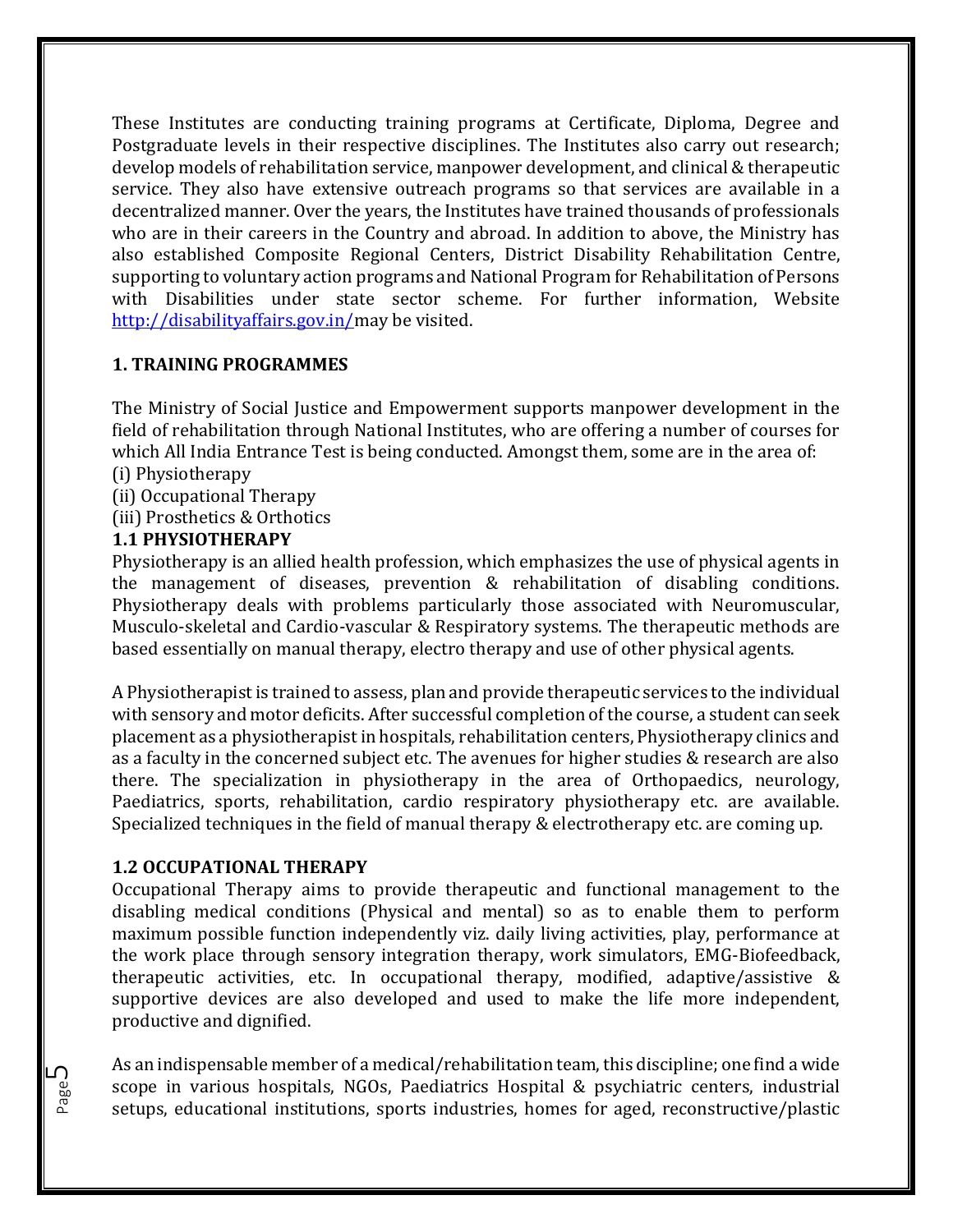surgery and leprosy rehabilitation centers etc. The community-based rehabilitation is another area where occupational therapy is being recognized as an important component.A successful candidate has job opportunities as therapist, teaching faculty, researcher in Government & NGOs, self-employment, consultant/advisor in industrial & educational institutions etc. in the Country & abroad. The avenues for higher studies in occupational therapy in the specialties like rehabilitation, Orthopedics, Hand Rehabilitation, Developmental disabilities, neurology, psychiatry, sports etc. & research are also available.

#### **1.3 PROSTHETICS & ORTHOTICS**

Prosthetics is a specialty within the medical and health care field concerned with the research and development, design, manufacture and application of prostheses(Artificial Limbs). Similarly, orthotics is a discipline concerned with orthoses. "Prosthetics and orthotics" is the umbrella term for the science, technology, education and application of prostheses and orthoses.

Prosthetics and orthotics services provide comprehensive care with preventive, assistive and rehabilitative interventions which usually involve assessment of potential users and a treatment plan, including the design, manufacture, fitting and delivery of prostheses and orthoses.Prostheses and orthoses are externally applied devices and products used to assist people with physical impairments or functional limitations, to improve their functioning and increase their potential to live healthy, productive, independent, dignified lives.

Prostheses and orthoses have various purposes, including to improve the mobility, dexterity or functioning of the user; alleviate pain; restore cosmesis; protect joints; prevent and correct deformities; and prevent secondary impairments. After successful completion of the course, a student may get placement as a Prosthetist/Orthotist in Rehabilitation Centers, Hospitals, Trauma Centers, Multinational companies and Manufactures, Academic Institution and Self-employment, in Government and non-government sector in the Country and abroad. The avenues for higher studies & research in the area of Prosthetics and Orthotics are enormous.

#### **2. INSTITUES UNDER CET-2022**

National Institutes offering said courses were established as Autonomous Bodies under Department of Empowerment of Persons with Disabilities (DIVYANGJAN), Ministry of Social Justice & Empowerment, Govt. of India in early eighties with the following aims and objectives.

- Human Resource Development in the field of rehabilitation of PwDs
- Developing model service delivery system for people with disability.
- Undertaking research and development in the field of rehabilitation.
- Undertaking consultancy services.

Page ص

• Undertaking extension & outreach programs.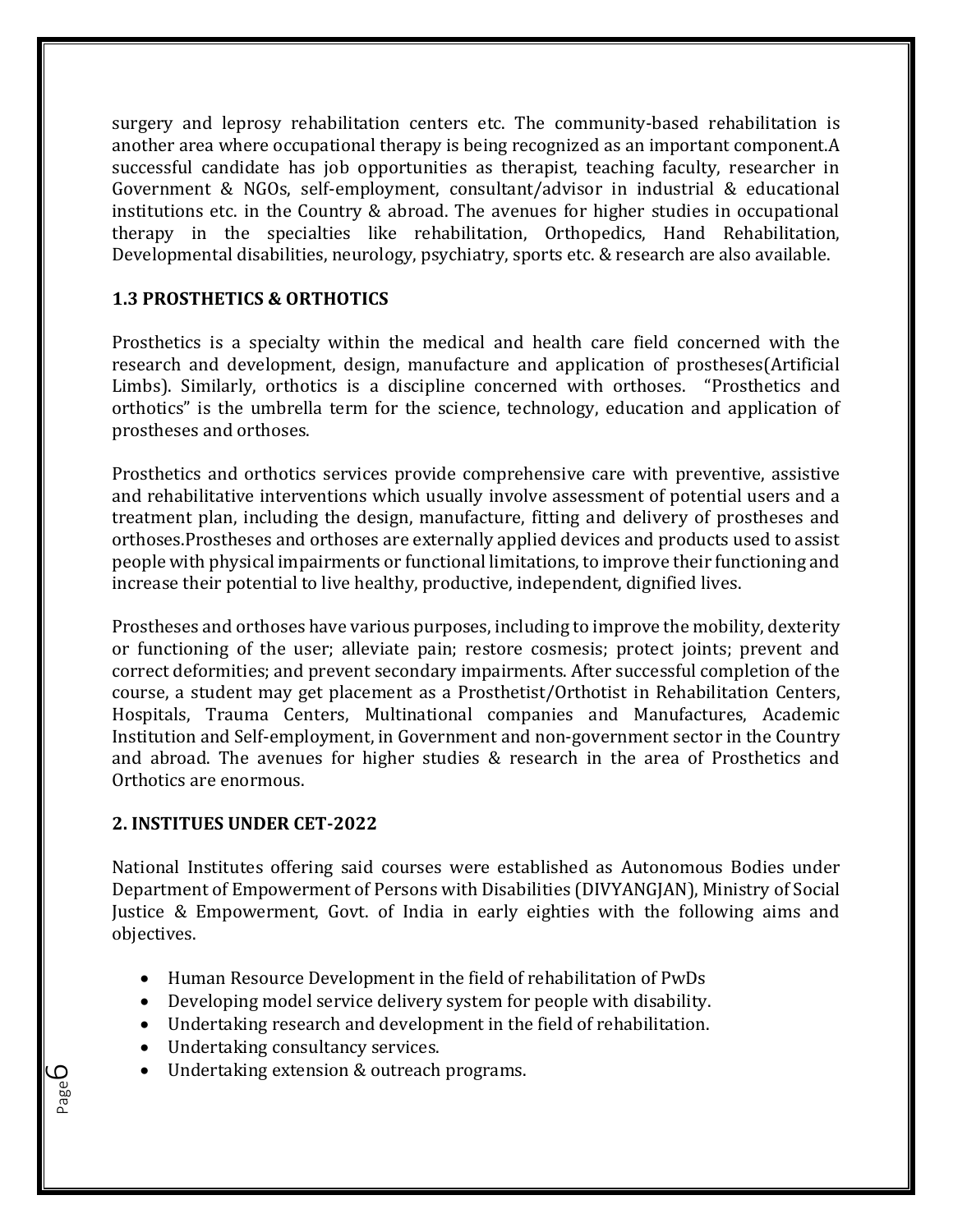#### **2.1 National Institute for Locomotor Disabilities (DIVYANGJAN), Kolkata (NILD):-**

NILD is located at B.T. Road, Bon-hooghly, Kolkata, was established in 1978. In addition to the said Bachelor & Master courses in Physiotherapy, Occupational Therapy and Prosthetics &Orthotics, the Institute also offers Post-Graduate Diploma in Disability Rehabilitation & Management and Diplomat of National Board (DNB) in PMR and MSc. Rehab. Nursing at its headquarter in Kolkata. Institute also conducts courses at its RCs & the Collaborative Centres, Short-term training programs for medical and allied professionals are being conducted every year. Institute is also having courses at its regional center at Dehradun and Aizawl. Through its outreach programs various parts of Country especially states like West Bengal, UP, Bihar, Jharkhand, NE states are being covered. The Institute has a 50 bedded hospital with well-developed indoor and surgical facilities having necessary & sophisticated laboratories. There is a beautiful eco-friendly campus with excellent library facility and plenty of clinical material for the research. For more information please browse [www.niohkol.nic.in.](http://www.niohkol.nic.in/)

#### **2.2 Swami Vivekanand National Institute of Rehabilitation Training andResearch(SVNIRTAR), Cuttack:-**

**SVNIRTAR**is located in Olatpur, District Cuttack, Odisha 30 Kms from Cuttack and Bhubaneswar. The pilgrimage centre of Puri is also nearby. The Institute is running Bachelors Degree Programs in Physiotherapy, Occupational Therapy and Prosthetics and Orthotics. It also has 100 bedded hospitals where surgeries are performed for persons for deformities, contractures, clubfoot and Hansen's disease and has made a name for itself in limb lengthening surgeries through Illizarov method. The Institution is strong in research and faculty have a fair amount of published work. It has also well-developed departments in Physical Medicine and Rehabilitation, Physiotherapy, Occupational Therapy and Prosthetics and Orthotics. SVNIRTARalso conducts Postgraduate courses like Diploma National Board (DNB) in Physical Medicine and Rehabilitation, Master of Physiotherapy, Master of Occupational Therapy and Master in Prosthetics & Orthotics. Short term courses for professionals and awareness programmes are being conducted every year. For more information please browse [www.svnirtar.nic.in.](http://www.svnirtar.nic.in/)

#### 2.3 **National Institute for Empowerment of Persons with Multiple Disabilities (NIEPMD), Chennai:-**

National Institute for Empowerment of Persons with Multiple Disabilities under Department of Empowerment of Persons with Disabilities (DIVYANGJAN), Ministry of Social Justice & Empowerment, Govt. of India was established in the year 2005 at Chennai, Tamil Nadu, to fulfil the objective of serving as a national resource centre for empowerment of persons with Multiple Disabilities. The Objectives of the institute are to undertake development of human resource for management, training, rehabilitation, education, employment and social development of persons with Multiple Disabilities. To promote and conduct research in all areas relating to Multiple Disabilities, to develop Trans-disciplinary models and strategies for rehabilitation and to meet the needs of diverse groups of people with Multiple Disabilities and to undertake services and outreach programs for the persons with Multiple Disabilities.

Page  $\overline{\phantom{1}}$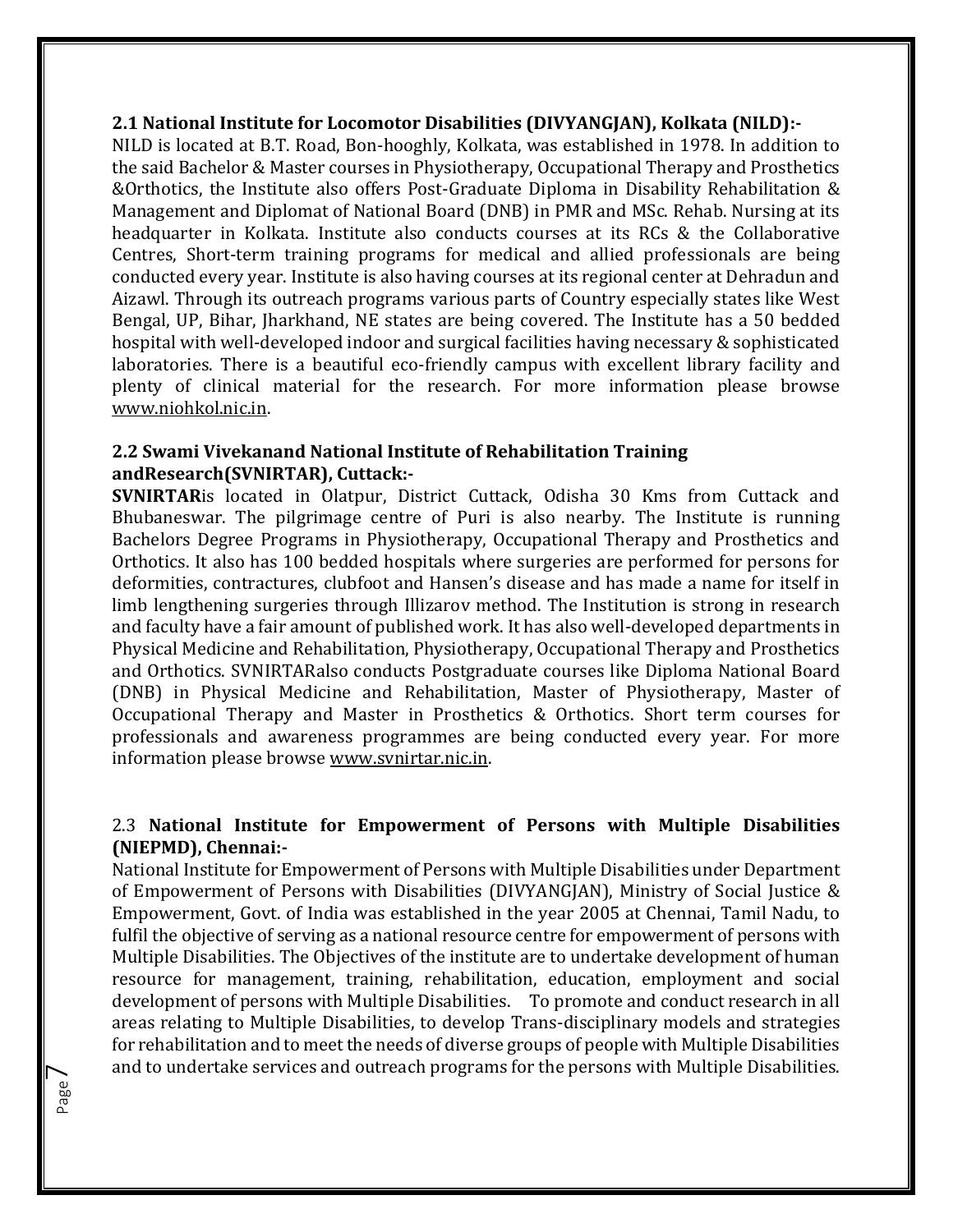VISION: The persons with Multiple Disabilities have equal rights to lead a better quality of life. This may be enabled with committed professionalism, accessible environment, equal opportunities, positive attitudes and appropriate, affordable, acceptable and available technological interventions.

MISSION: To provide need based comprehensive rehabilitation through team approach facilitating inclusion, ensuring empowerment of persons with Multiple Disabilities and their families and by substantiating field-based research and development of human resources.

VALUE STATEMENT: Promoting quality of life for persons with Multiple Disabilities, through equal participation of clients, families, professionals and community agencies.

For more information please browse [www.niepmd.tn.nic.in](http://www.niepmd.tn.nic.in/)

Page  $\infty$ 

#### 2.4**Pandit Deendayal Upadhyaya National Institute for Persons with Physical Disabilities (PDUNIPPD), New Delhi: -**

PDUNIPPD is an autonomous organization under the administrative and financial control of Department of Empowerment of Persons with Disabilities (DIVYANGJAN), Ministry of Social Justice & Empowerment, Government of India. The Institute for the Physically Handicapped was registered as society in the year 1976 under the societies Registration Act of 1860. It was renamed as Pt. Deendayal Upadhyaya Institute for the Physically Handicapped in the year 2002. It became National Institute in the year 2016 and Pandit Deendayal Upadhyaya National Institute for Persons with Physical Disabilities (Divyangjan), PDUNIPPD, New Delhi

One of the main objectives of the Institute is to develop manpower to serve the persons with locomotor disabilities of all age groups. In its pursuit of alleviating the difficulties of persons with disabilities, the Institute runs different Undergraduate and Post graduate Courses.

| <b>Institute Name</b>                | <b>Course offered</b>                | <b>Duration of Course</b>                    | <b>Affiliated University</b>                                           |
|--------------------------------------|--------------------------------------|----------------------------------------------|------------------------------------------------------------------------|
| NILD, Kolkata                        | 1. BPT<br>2. BOT<br>1. BPO           | 4 Yrs.<br><b>6 Months</b><br>Internship      | <b>West Bengal University</b><br>of Health Sciences,<br><b>Kolkata</b> |
| <b>SVNIRTAR, Cuttack</b>             | <b>BPT</b><br>2.<br>3. BOT<br>4. BPO | 4 Yrs.<br><b>6 Months</b><br>Internship      | <b>Utkal University,</b><br><b>Bhubaneswar</b>                         |
| NIEPMD, Chennai                      | 1. BPT<br>2. BOT<br>3. BPO           | 4 Yrs.<br><b>6 Months</b><br>Internship      | <b>Tamilnadu Dr. MGR</b><br><b>Medical University,</b><br>Chennai.     |
| <b>PDUNIPPD, New</b><br><b>Dehli</b> | 1. BPT<br><b>BOT</b><br>2.<br>3. BPO | 4 Yrs.<br>٠<br><b>6 Months</b><br>Internship | <b>University of Delhi, Delhi</b>                                      |

#### **COURSES OFFERED BY NILD, SVNIRTAR, NIEPMD& PDUNIPPD THROUGH CET-2022**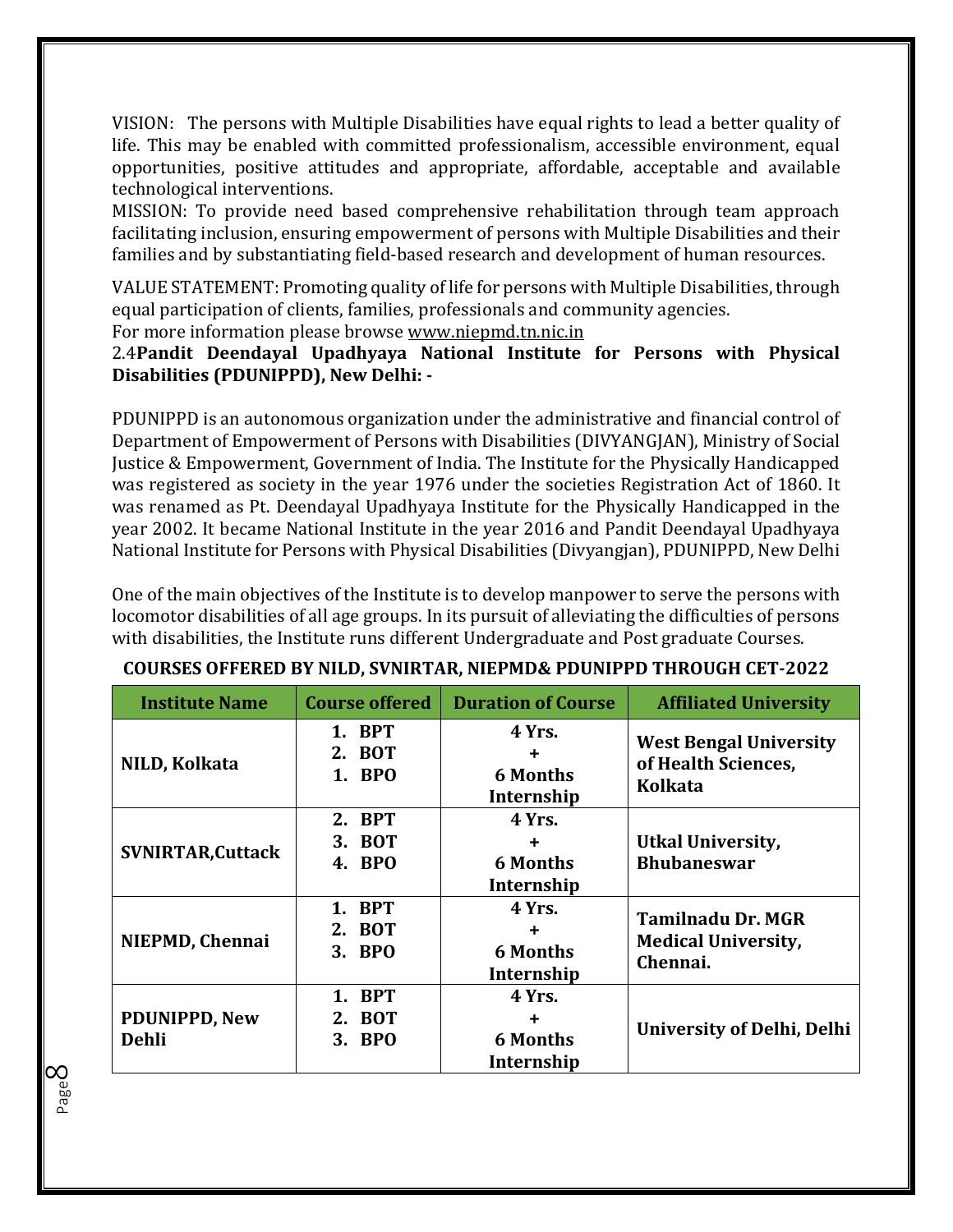## **ADMISSION BULLETIN COMMON ENTRANCE TEST (2022)**

## **1. INTRODUCTION**

The admission to various Bachelor Courses for the academic year 2022 offered by NILD, SVNIRTAR, NIEPMD, & PDUNIPPD will be done as per the application and admission procedure detailed in this bulletin. The candidate should be an Indian National/Foreign Nationals particularly from neighboring South East Asian Countries. The admission will exclusively be on the basis of merit in the Common Entrance Test (CET-2022).

## **2. SCHEME OF CET-2022**

## **2.1 DATE OF EXAMINATION:24th July2022 (Sunday) 11.00 A.M.**

## **2.2 SCHEDULE AND TEST DESIGN**

The Entrance Test will be of 2 hours (120 minutes) duration. Questions will be multiple choices objective type of 10+2 standard. The Entrance Test shall have one paper consisting of two parts.

## **2.3 SUBJECTS FOR COMMON ENTRANCE TEST 2022**

#### **BASED ON SENIOR SECONDARY/INTERMEDIATE (10+2) CURRICULUM**

| Part-A -   | <b>10 Marks</b>                             |
|------------|---------------------------------------------|
|            | a) General Ability & General Knowledge      |
| Part $-B-$ | 30 Marks each $(30$ Marks X $3 = 90$ Marks) |
|            | a) Dhuaiga                                  |

- **a) Physics**
- **b) Chemistry**

## **c) Biology (Zoology & Botany) OR Mathematics**

There will be 100 multiple choices objective type questions of one mark each. More than one option answered against a question will be deemed as incorrect. Any question not attempted shall be awarded ZERO mark. **No negative marking**.

## **3. EXAMINATION CENTRES (List on Page No. 24-25)**

The candidates can opt any three centers as per their convenience. Normally the candidates are allotted the center of first choice; however, it can be changed at the discretion of the competent authority. The request for change of centers will not be considered.

## **4. ELIGIBILITY CONDITION**

## **4.1 DATE OF BIRTH**

Page  $\mathcal O$ 

## **4.1.1 FOR NILD& NIEPMD: Minimum 17 years as on 1st Sept 2022**

#### **4.1.2 FOR SVNIRTAR Cuttack**

#### **4.1.2.1 For BOT & BPT**

4.1.2.1.1: Minimum age 17 years at the time of admission or will complete this age on 31stDecember of the year of his/her admission to the course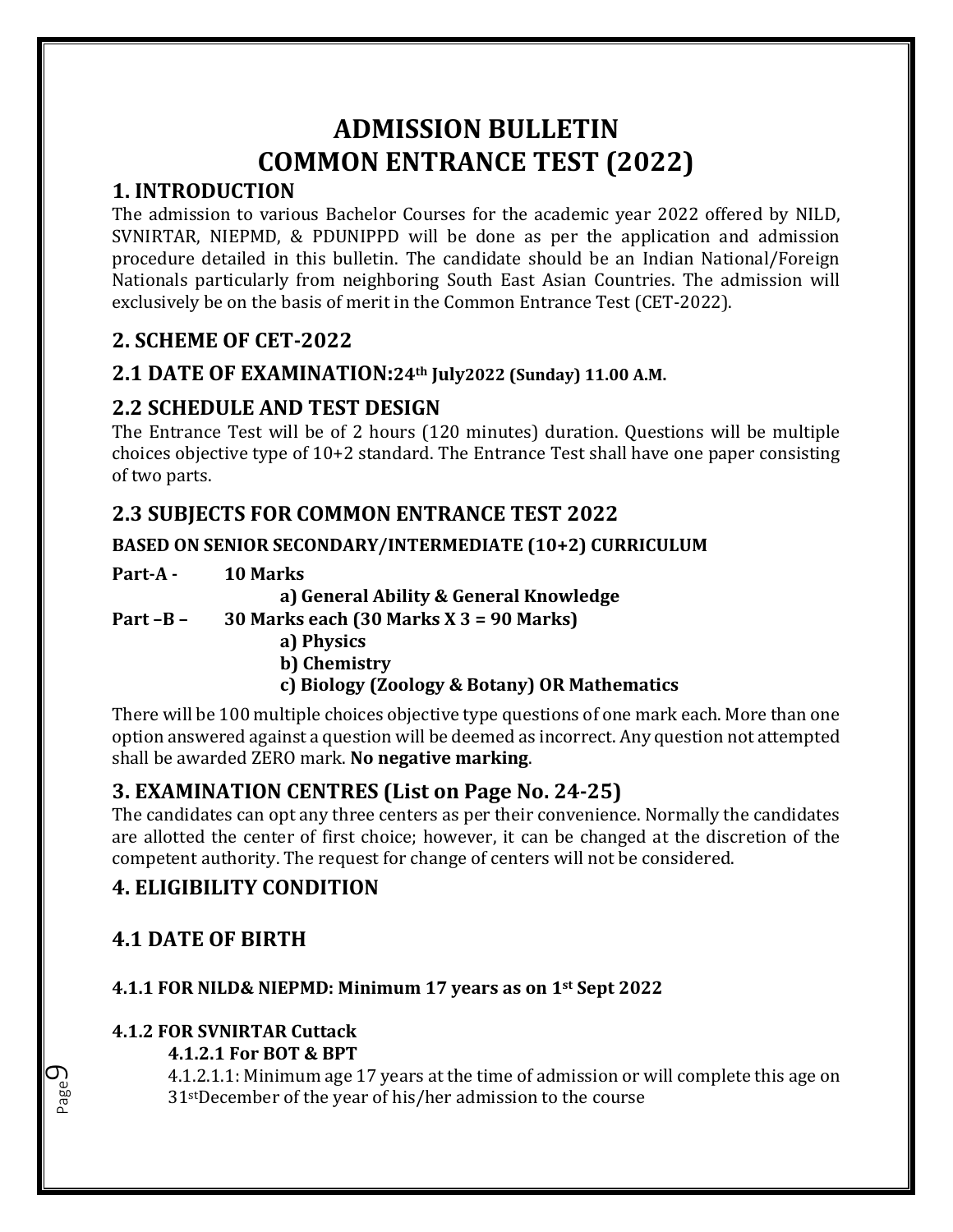4.1.2.1.2: Maximum age 21 years of age on 31st December of the year to his/her admission to the course

5 years age relaxation for SC, ST & Divyangjan (PH) category candidates

#### **4.1.2.2 For BPO**

4.1.2.2.1**:** Minimum age 17 years at the time of admission or will complete this age on 31st December of the year of his/her admission to the course 5 years age relaxation for SC, ST & Divyangjan (PH) category candidates

#### **4.1.3FOR PDUNIPPD, New Delhi**

4.1.3.1.1: Minimum age 17 years as age on 31st December 2022. 4.1.3.1.2: Maximum age 23 years of age as on 31st December 2022 for General Category and it will be 28 for SC, ST,OBC & Divyangjan (PH) category candidates

Date of birth as recorded in the Matriculation Certificate/Secondary Education Board Certificate (Class X) will be treated as authentic. Candidates must produce original certificate for proof of age at the time of Certificate verification/Counseling, failing which they will be disqualified.

## **4.2 NATIONALITY**

Page 1

The candidate should be an Indian National /Foreign Nationals (As applicable)

## **4.3 ACADEMIC QUALIFICATION**

| <b>COURSE</b> | <b>DURATION</b>      | ELIGIBILITY                                                                                                                                                                                                                                                            |
|---------------|----------------------|------------------------------------------------------------------------------------------------------------------------------------------------------------------------------------------------------------------------------------------------------------------------|
|               |                      | NILD, KOLKATA                                                                                                                                                                                                                                                          |
| B.P.T.        |                      | A Candidate who has passed $10+2$ in science or equivalent with physics,<br>chemistry biology and English with minimum aggregate 50% marks in<br>PCBE. For SC/ST and Divyangjan candidates, the minimum mark should be<br>40% and 45% respectively.                    |
| <b>B.O.T.</b> | $4yrs + 6$<br>months | A Candidate who has passed $10+2$ in science or equivalent with physics,<br>chemistry biology and English with minimum aggregate 50% marks in<br>PCBE. For SC/ST and Divyangian candidates, the minimum mark should be<br>40% and 45% respectively.                    |
| <b>B.P.O.</b> |                      | A Candidate who has passed $10+2$ in science or equivalent with physics,<br>chemistry biology/ mathematics, and English with minimum aggregate<br>50% marks in PCBE/PCME. For SC/ST and Divyangjan candidates, the<br>minimum mark should be 40% and 45% respectively. |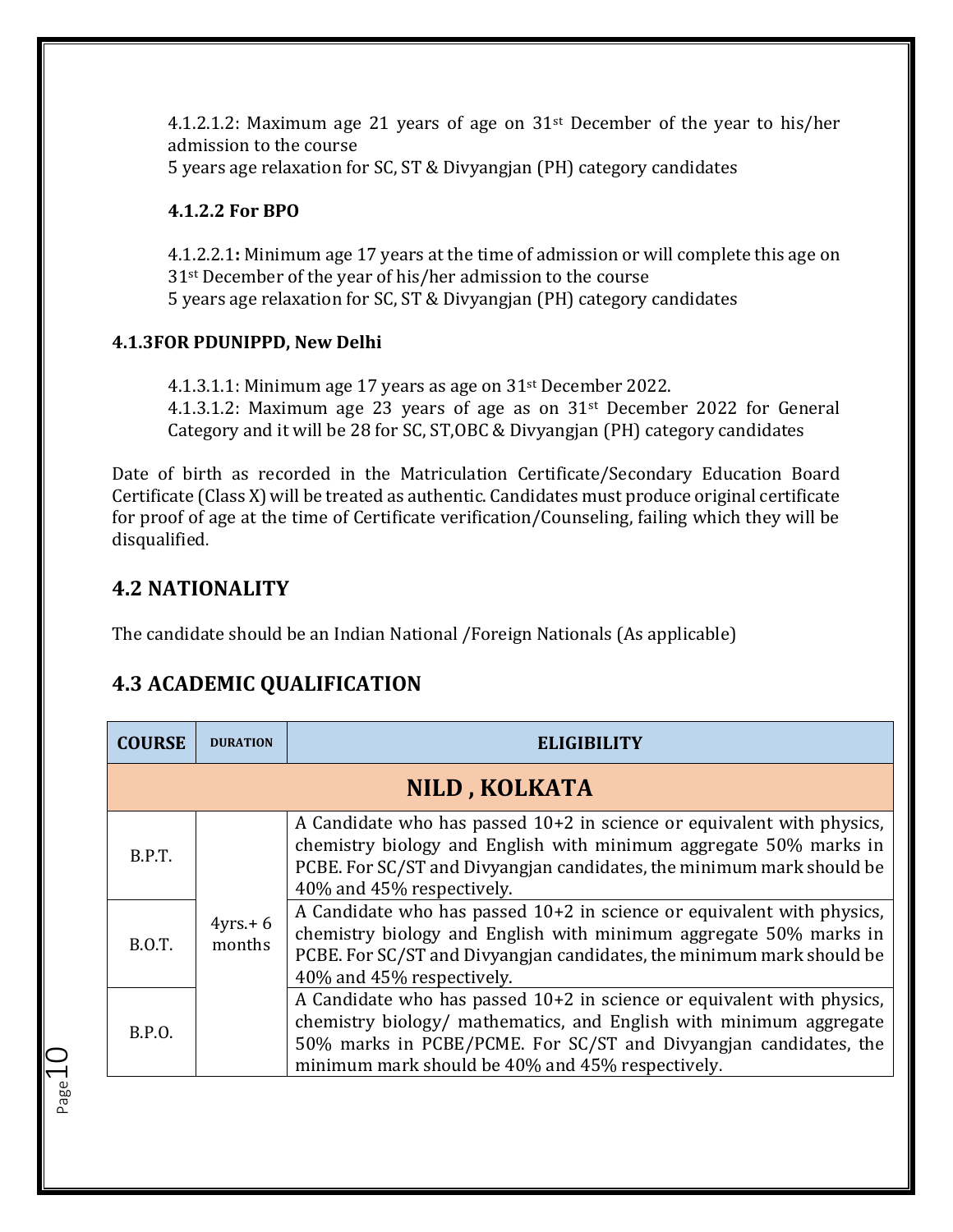| <b>COURSE</b>                | <b>DURATION</b>      | <b>ELIGIBILITY</b>                                                                                                                                                                                                                                                                                                                                                                                                                                                                                                                                                      |
|------------------------------|----------------------|-------------------------------------------------------------------------------------------------------------------------------------------------------------------------------------------------------------------------------------------------------------------------------------------------------------------------------------------------------------------------------------------------------------------------------------------------------------------------------------------------------------------------------------------------------------------------|
|                              |                      | <b>SVNIRTAR, Cuttack</b>                                                                                                                                                                                                                                                                                                                                                                                                                                                                                                                                                |
| B.P.T.                       |                      | The students must have passed the qualifying XII standard or I.Sc or<br>equivalent examination having English as a subject and a minimum of 50% in<br>Science with Physics, Chemistry, Biology as mandatory subjects. For SC/ST<br>and Divyangjan candidates, the minimum mark should be 40% and 45%<br>respectively.                                                                                                                                                                                                                                                   |
| <b>B.O.T.</b>                | $4yrs + 6$<br>months | The students must have passed the qualifying XII standard or I.Sc or<br>equivalent examination having English as a subject and a minimum of 50% in<br>Science with Physics, Chemistry, Biology as mandatory subjects. For SC/ST<br>and Divyangjan candidates, the minimum mark should be 40% and 45%<br>respectively.                                                                                                                                                                                                                                                   |
| B.P.O.                       |                      | A Candidate who has passed 10+2 in science or equivalent with physics,<br>chemistry biology/ mathematics, and English with minimum aggregate<br>50% marks in PCBE/PCME. For SC/ST and Divyangjan candidates, the<br>minimum mark should be 40% and 45% respectively.                                                                                                                                                                                                                                                                                                    |
|                              |                      | <b>NIEPMD, Chennai</b>                                                                                                                                                                                                                                                                                                                                                                                                                                                                                                                                                  |
| B.P.T.                       |                      | A pass in Higher Secondary Course with PCB / PCBZ under Science Stream<br>with a Minimum of 50% in aggregate in PCB / PCBZ and a pass in English<br>subject. (40% for SC/ST/OBC in aggregate, 45% for Divyangjan).                                                                                                                                                                                                                                                                                                                                                      |
| <b>B.O.T.</b>                | $4yrs + 6$<br>months | A pass in Higher Secondary Course with PCB / PCBZ under Science Stream<br>with a Minimum of 50% in aggregate in PCB / PCBZ and a pass in English<br>subject. (40% for SC/ST/OBC in aggregate, 45% for Divyangjan).                                                                                                                                                                                                                                                                                                                                                      |
| B.P.O.                       |                      | A Candidate who has passed 10+2 in science or equivalent with physics,<br>chemistry biology/ mathematics, and English with minimum aggregate<br>50% marks in PCBE/PCME. For SC/ST andDivyangjan candidates, the<br>minimum mark should be 40% and 45% respectively.                                                                                                                                                                                                                                                                                                     |
|                              |                      | <b>PDUNIPPD, New Delhi</b>                                                                                                                                                                                                                                                                                                                                                                                                                                                                                                                                              |
| B.P.T.<br>&<br><b>B.O.T.</b> |                      | Senior School Certificate Examination of the Central Board of Secondary<br>Education $(10+2)$ or an examination recognized as equivalent thereto with<br>Physics, Chemistry, Biology and English (PCBE), provided the candidate has<br>passed in each subject separately. The candidate from general category<br>should have secured a minimum aggregate of 50% marks in PCBE and<br>candidates from SC/ST/OBC/PwD/CWAPP categories should have secured a<br>minimum aggregate of 45% marks in PCBE                                                                     |
| B.P.O.                       | $4yrs + 6$<br>months | Senior School Certificate Examination of the Central Board of Secondary<br>Education $(10+2)$ or an examination recognized as equivalent thereto with<br>Physics, Chemistry, Biology and English (PCBE) or Physics, Chemistry,<br>Mathematics and English (PCME) provided the candidate has passed in each<br>subject separately. The candidates from general category should have secured<br>a minimum aggregate of 50% marks in PCBE/PCME and candidates from<br>SC/ST/OBC/PwD/CWAPP categories should have secured a minimum<br>aggregate of 45% marks in PCBE/PCME. |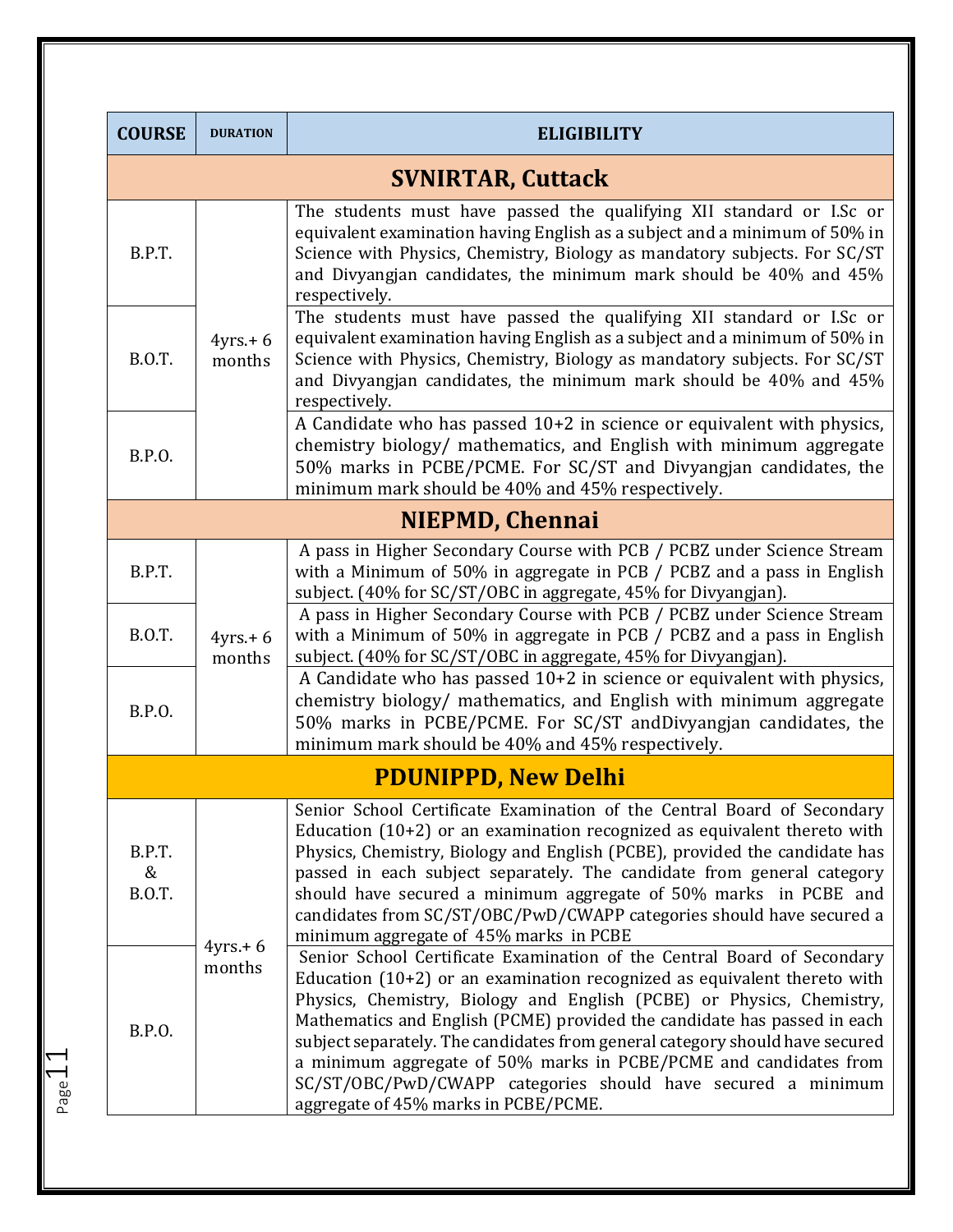- a. The candidates who have appeared in the qualifying examination with essential subjects and results are awaited, can also apply and appear in the Common Entrance Test-2022. After 7 days declaration of result and before commencement of entrance test, such candidates must upload 10+2-mark sheet to add score in common rank, failing which such candidate will be offered "Zero" mark during ranking of CET-2022 result.
- b. Their case will only be considered at the time of Document Verification/ Counseling on production of documentary evidence of having passed the qualifying examination with required percentage and fulfilling other eligibility criteria.
- c. Such Candidates are instructed to fill up the marks secured by login to [www.niohkol.nic.in](http://www.niohkol.nic.in/) with their credentials, immediately after publication of result (Through online only) positively failing which their Rank publication may be affected.
- d. **In case of Open schooling**-

**For admission at SVNIRTAR, NIPMED& PDUNIPPD** - The students passing from the recognized Institute of Open School (NIOS), subject to fulfilling the prescribed eligibility criteria are eligible for admission.

**For admission at NILD**- Candidates passed from National Institute of Open Schooling (NIOS-Min. of HRD, Govt. of India) ONLY are eligible, as approved by the West Bengal University of Health Sciences. Students from any other PatracharVidyalaya / Open school/Open University correspondence courses are not eligible.

| Name of the<br>Institute  | <b>Course</b> | <b>Total No.</b><br>of Seats | Gen<br>/UR. | <b>SC</b> | <b>ST</b> | <b>OBC</b><br># | <b>EWS</b>     | <b>PH#</b>     | <b>J&amp;K#</b> | <b>NE</b><br><b>States</b><br># |
|---------------------------|---------------|------------------------------|-------------|-----------|-----------|-----------------|----------------|----------------|-----------------|---------------------------------|
|                           | <b>BPT</b>    | 62                           | 31          | 09        | 05        | 17              | $\blacksquare$ | ۰.             | ۰.              | ۰.                              |
| <b>SVNIRTAR</b>           | <b>BOT</b>    | 62                           | 31          | 09        | 05        | 17              | ٠              | ۰              | ۰               |                                 |
| <b>CUTTACK</b>            | <b>BPO</b>    | 46                           | 23          | 07        | 03        | 13              | $\blacksquare$ | $\blacksquare$ | ۰.              |                                 |
|                           | <b>BPT</b>    | 57                           | 26          | 08        | 04        | 14              | 5              | ۰              | ۰.              |                                 |
| NILD,<br><b>KOLKATA</b>   | <b>BOT</b>    | 56                           | 25          | 08        | 04        | 14              | 5              | ۰              | ۰               |                                 |
|                           | <b>BPO</b>    | 27                           | 12          | 04        | 02        | 07              | $\overline{2}$ | $\blacksquare$ | ۰               |                                 |
| NIEPMD,<br><b>CHENNAI</b> | <b>BPT</b>    | 18                           | 08          | 02        | 01        | 04              | 03             | $\blacksquare$ | ۰.              |                                 |
|                           | <b>BOT</b>    | 18                           | 08          | 02        | 01        | 04              | 03             | ۰              | $\blacksquare$  |                                 |
|                           | <b>BPO</b>    | 20                           | 08          | 03        | 02        | 05              | 02             |                | ۰               |                                 |

#### **5. SEATS AVAILABLE:**

Page1.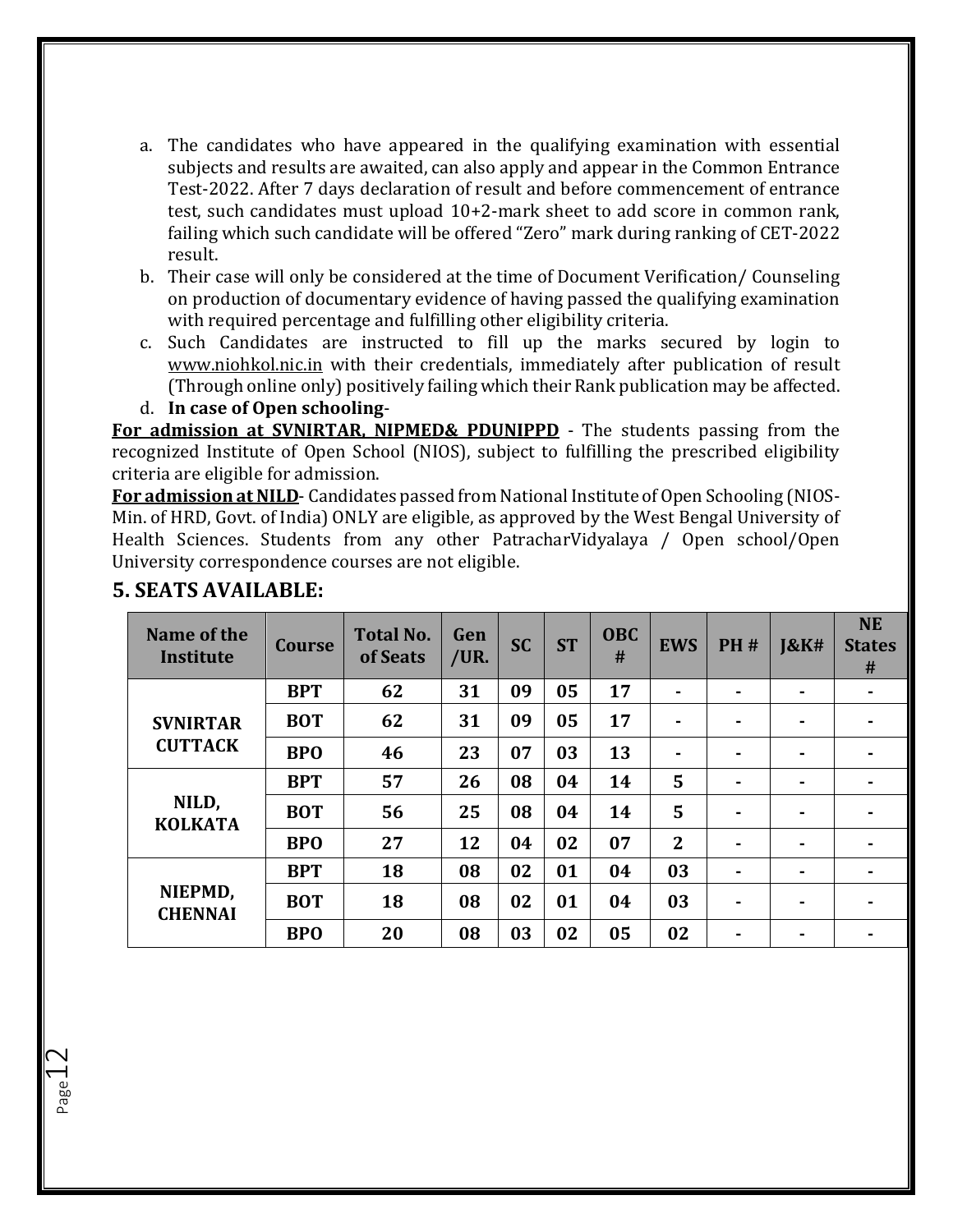| Cour<br>se/<br>Seat | Е<br>W<br>S    |           | <b>Unreserved</b>                    |                              |                |                          | OBC (27%)                     |                       |                          | SC (15%)  |                                            |                                                       |            | ST (7.5%) |                               |                              |                   | <b>FN</b>      |
|---------------------|----------------|-----------|--------------------------------------|------------------------------|----------------|--------------------------|-------------------------------|-----------------------|--------------------------|-----------|--------------------------------------------|-------------------------------------------------------|------------|-----------|-------------------------------|------------------------------|-------------------|----------------|
| <b>BPT</b>          |                | <b>UR</b> | $\mathbf{CW}$<br><b>APP</b><br>$5\%$ | <b>ST</b><br><b>NA</b><br>5% | PH<br>5%       | <b>OB</b><br>$\mathbf C$ | <b>CW</b><br><b>APP</b><br>5% | <b>STN</b><br>A<br>5% | <b>PH</b><br>5%          | <b>SC</b> | $\mathbf{C}\mathbf{W}$<br><b>APP</b><br>5% | <b>STN</b><br>A<br>5%                                 | PH<br>5%   | <b>ST</b> | <b>CW</b><br><b>APP</b><br>5% | <b>ST</b><br><b>NA</b><br>5% | <b>PH</b><br>5%   | *              |
| 68                  | 7              | 28        | $\overline{2}$                       | $\overline{2}$               | $\overline{2}$ | 18                       | 1<br>T                        | $\mathbf{1}$          | 1                        | 10        | $- -$                                      | $\hspace{0.05cm} - \hspace{0.05cm} - \hspace{0.05cm}$ | $\sim$ $-$ | 5         | $\hspace{0.05cm} -$           | $- -$                        | $\qquad \qquad -$ | $\overline{2}$ |
| <b>BOT</b><br>68    | 7              | 28        | $\overline{2}$                       | $\overline{2}$               | $\overline{2}$ | 18                       | 1                             | 1                     | $\mathbf{1}$             | 10        | $-$                                        | $- -$                                                 | $\sim$ $-$ | 5         | $- -$                         | $- -$                        | $\qquad \qquad -$ | $\overline{2}$ |
| <b>BPO</b><br>39    | $\overline{4}$ | 15        | 1<br>$\bf{I}$                        | $\overline{\phantom{a}}$     | 1              | 11                       | -                             | -                     | $\overline{\phantom{0}}$ | 6         | ۰                                          |                                                       |            | 3         | ۰                             | -                            | ۰                 |                |

#### **Seat Matrix for PDUNIPPD, New Delhi**

\* Foreign national seats are Supernumerary i.e over and above the sanctioned strength of 68, 68 & 39 for BPT, BOT & BPO respectively.

- **i. Vertical Reservation:** Reservation for SC (15%), ST (7.5%) and OBC (27%) are kept vertically
- **ii. Horizontal Reservation:** For Persons with Disabilities (PwD) (Divyangjan)/PH, Jammu & Kashmir (J&K), North East (NE) States will get reservation horizontally from respective categories (Gen, SC, ST & OBC).
	- **PwDs Reservation:** Seats in each course are reserved for PwDs/Divyangjan/PH candidates in BPT, BOT & BPO courses for NILD, SVNIRTAR, NIEPMD& PDUIPPD as per Govt. of India reservation rule.
	- **J & K Reservation**: One (01) seat each in BPT, BOT & BPO is reserved for J&K for NILD, Kolkata.
	- **NE State Reservation**:

 $_{\rm page}$ 13

- For NILD& SVNIRTAR, 2 seats each in BPT & BOT and 1 seat in BPO are reserved for North Eastern State candidates.
- o For NIEPMD, Chennai., 2 seats each in BPT, BOT & BPO are reserved for North Eastern State Candidates

CET 2022 results will be published on Common rank as well as for PwD(Divyangjan)/PH, J&K, NE Rank. Candidates who got reservation from PwD(Divyangjan)/PHRank, J&K Rank and NE Rank, the seat will be deducted from the candidate's category (Gen/SC/ST/OBC).

In case of non-availability of qualified candidates under these categories (Horizontal), the vacant seats shall be filled up with qualified candidates from the respective category in order of merit. The candidates from PwD(Divyangjan)/PH category are required to appear before a duly constituted medical board for examination to certify that the fitness of the candidate to pursue the course of study in light of his/her physical disability and the requirements of the courses (capable of carrying out all activities related to Theory /Practical work as applicable to the courses without special concession and exemption). The decision of the Board shall be final.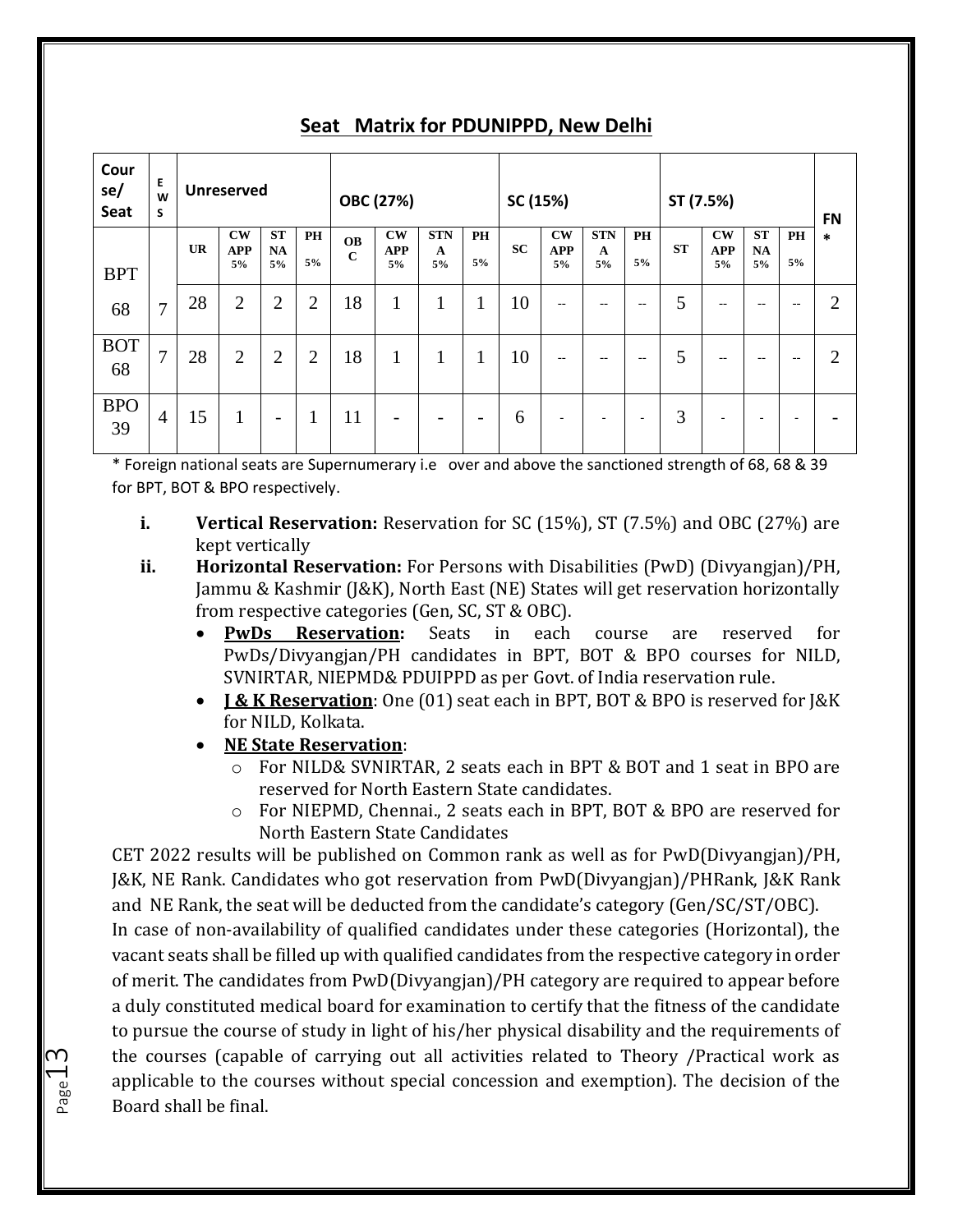| 6. COURSE FEES (FOR INDIAN NATIONALS):                                  |                                         | (In Rupees)                             |                                         |                                                                                                                     |  |  |
|-------------------------------------------------------------------------|-----------------------------------------|-----------------------------------------|-----------------------------------------|---------------------------------------------------------------------------------------------------------------------|--|--|
| <b>DESCRIPTION</b>                                                      | NILD,<br><b>KOLKATA</b>                 | <b>SVNIRTAR</b><br><b>CUTTACK</b>       | NIEPMD,<br><b>CHENNAI</b>               | <b>PDUNIPPD, New</b><br><b>Delhi</b>                                                                                |  |  |
| <b>Admission Fees</b>                                                   | $\Omega$                                | $\mathbf{0}$                            | $\mathbf{0}$                            | 3600.00                                                                                                             |  |  |
| <b>Tuition Fees (Annual)</b>                                            | 14300.00                                | 14300.00                                | 19500.00                                | 15840.00                                                                                                            |  |  |
| <b>Library Security</b>                                                 | $\boldsymbol{0}$                        | 0                                       | $\boldsymbol{0}$                        | 6000.00                                                                                                             |  |  |
| Laboratory Fees (Annual)                                                | 4300.00                                 | 4300.00                                 | 12000.00                                | 10080.00                                                                                                            |  |  |
| Sports/Cultural Activities Fees<br>(Annual)                             | 800.00                                  | 800.00                                  | 500.00                                  | 840.00                                                                                                              |  |  |
| Library Fees (Annual)                                                   | 4450.00                                 | 4300.00                                 | 500.00                                  | 2160.00                                                                                                             |  |  |
| NSS & CDC Fees (Annual)                                                 | Nil                                     | 20.00                                   | Nil                                     |                                                                                                                     |  |  |
| Caution money (one time -<br>Refundable)<br>(Hostel & Library Security) | 10000.00                                | 10000.00                                | 11000.00                                | 12000.00                                                                                                            |  |  |
| <b>Identity Card &amp; Calendar Fees</b>                                | 150.00                                  | 130.00                                  | 500.00                                  | $\mathbf{0}$                                                                                                        |  |  |
| University<br><b>Registration/Enrollment Fees</b>                       | As per<br>University<br>Norms           | 150.00                                  | As per<br>University<br>Norms           | As per University<br>Norms                                                                                          |  |  |
| Institute Developmental Fee<br>(one time)                               | 10000.00                                | 10000.00                                | Nil                                     | 1000.00                                                                                                             |  |  |
| <b>Total</b>                                                            | 44000.00                                | 44000.00                                | 44000.00                                | 51520.00                                                                                                            |  |  |
|                                                                         |                                         |                                         |                                         |                                                                                                                     |  |  |
| Hostel Fees (Annual)<br>(to be paid at the time of hostel<br>allotment) | 12000.00<br>(Only<br>accommodati<br>on) | 10700.00<br>(Only<br>accommodati<br>on) | 18000.00(0<br>nly<br>accommodat<br>ion) | 17000.00 (Only<br>accommodation<br>for female<br>students) which<br>includes hostel<br>security fee of<br>Rs.5000/- |  |  |
| <b>Examination Fees</b>                                                 | As per<br>University<br>Norms           | As per<br>University<br>Norms           | As per<br>University<br><b>Norms</b>    | As per University<br>Norms                                                                                          |  |  |

a. Other University fees will be payable from time to time as required by the University.

b. Caution money of Rs.12000/- at PDUNIPPD is exclusive of the hostel and library security and shall be refunded only on successful completion of the course.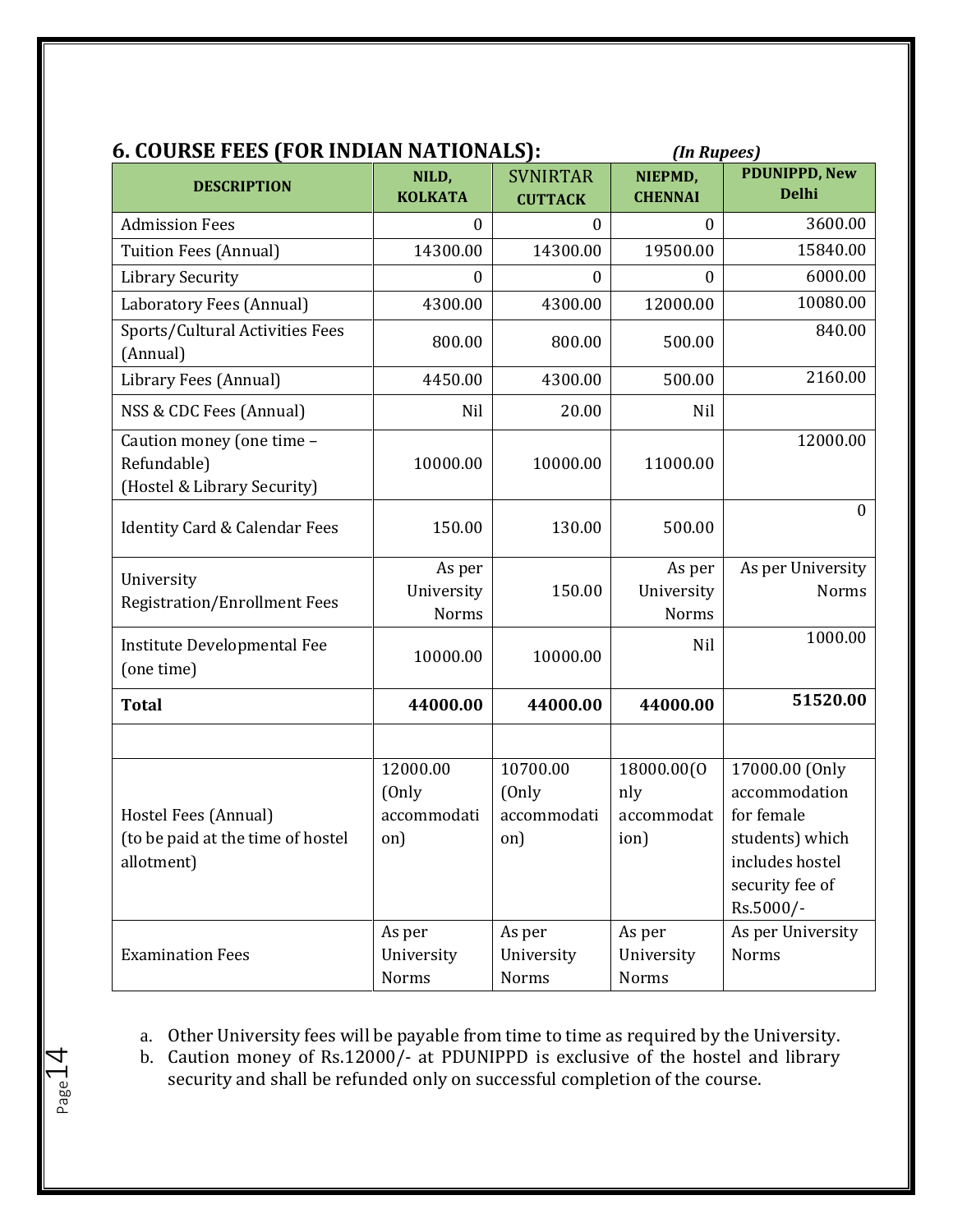- c. A Demand draft of **Rs.44000.00** should be made in favor of **"National Institute for the Orthopedically Handicapped"** payable at **Kolkata**to be deposited for admission on the day of counseling.
- d. For candidates admitted to PDUNIPPD, New Delhi, **an additional amount of Rs 7520 is to be paid at PDUNIPPD, New Delhi,**at the time of reporting.
- e. Course Fee for Foreign Nationals will be informed before Counseling cum Admission.

\* The above rates are applicable for the academic session (2022-23) which may change.

#### **7. GENERAL RULES**

- a) Medium of Entrance Test and subsequent teaching shall be English only.
- b) The candidates once selected in the course will have to deposit the course fee and caution money as per Institute norms. If a candidate leaves the course in between, due to any reason, the fee deposited will stand forfeited. However, only caution money shall be refunded.
- c) Stipend may be paid during internship period as per rules prevailing at that time.
- d) The Institute reserves the right to reject incomplete application form.
- e) The candidates should bring their original certificates at the time of Document verification/counseling for verification. However, those who have taken admission in any other Institute/ University/ College/ Organization should bring a letter from the Head of the Organization/Institute/college to this effect; Such candidates shall be admitted provisionally with undertaking. He/She should submit CLC/ILC & Conduct certificates within two weeks from the date of admission; otherwise, his/her candidature will be cancelled.
- f) No correspondence or canvassing to influence the result in any form will be entertained in connection with CET-2022.
- g) The Institute is not responsible for non-receipt of application/enclosures within the notified date & time for any reason whatsoever.
- h) The candidates should preserve Admit Card till the time of admission.
- i) The candidates should scrupulously follow the rules of discipline and code of conduct as framed by the concerned Institutes from time to time.
- **j) Ragging in any form is strictly prohibited. Violation will attract severe disciplinary action by Institute and initiation of cases under IPC and Cr.PC.**
- k) Hostel allotment is subject to availability on year-to-year basis depending on discipline/performance of student.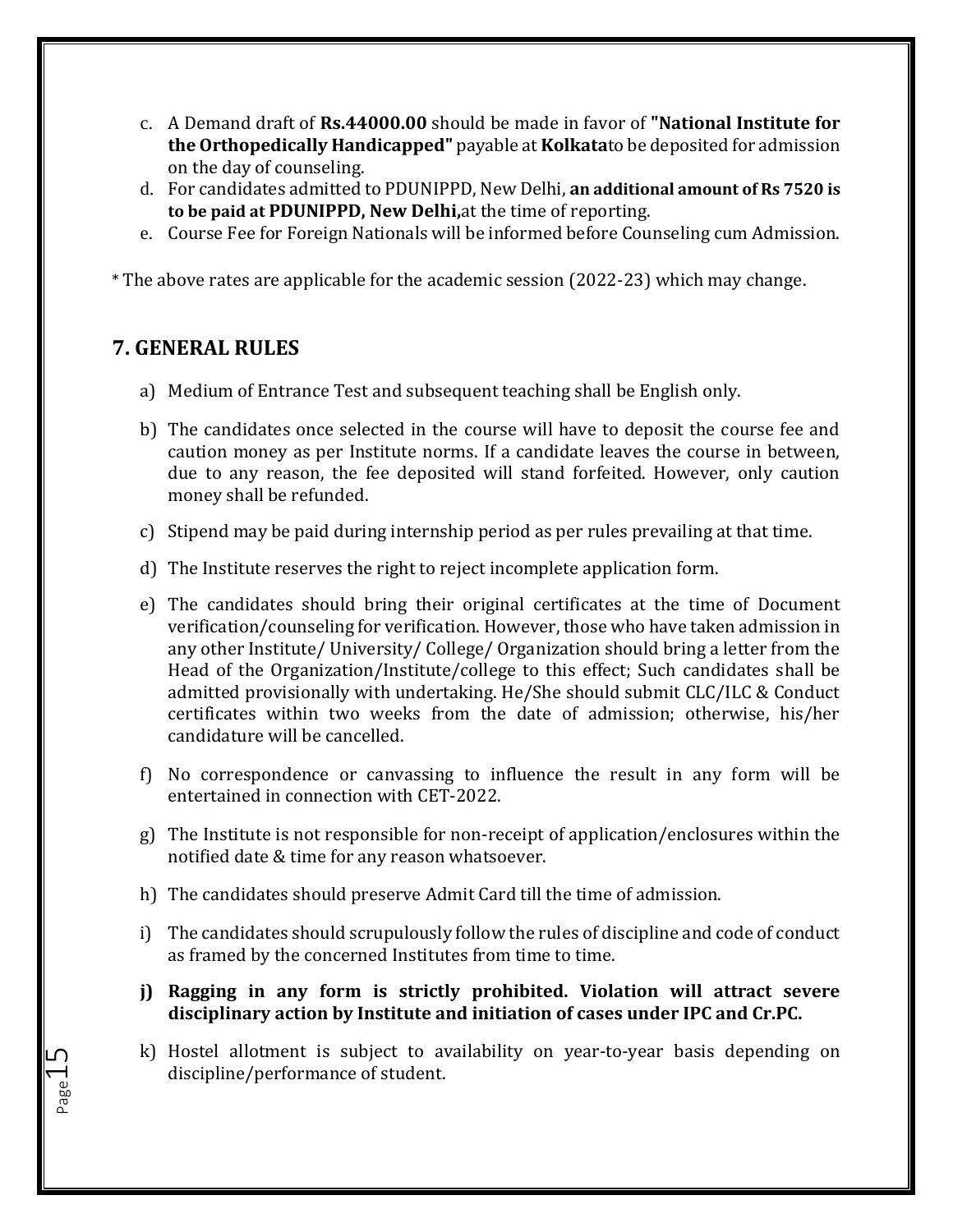- l) The candidates admitted to hostel will have to follow the hostel rules framed from time to time and should maintain utmost discipline, decency and decorum in their behavior with the staff, co-workers, co-students.
- m) No student is allowed to stay in the hostel beyond the duration of the course he/she is enrolled for.
- n) Students must attend classes regularly. Attendance should be maintained as per university norms.
- o) Any legal matter related to CET-2022 will be dealt under jurisdiction of Hon'ble High Court of Calcutta

#### **8. INSTRUCTIONS FOR COMPLETION & SUBMISSION OF FILLED-IN APPLICATION FORM**

#### **8.1. General Instructions:-**

- **i)** Log in to**[http://niohkol.nic.in](http://svnirtar.nic.in/) and go through Common Entrance Test link** .
- **ii)** The candidates are required to **apply only online** as per the procedure detailed below:
	- **a.** Candidates can apply for CET 2022 only through "**Online**".
	- **b.** Information Brochure can be downloaded from the website [http://niohkol.nic.in](http://svnirtar.nic.in/)
	- **c.** Online submission of Application Form may be made by accessing CET-2022 from the Institute website [http://niohkol.nic.in](http://svnirtar.nic.in/)
	- **d.** Instructions for Online submission of Application Form are available in Information Brochure and on the websit[e http://niohkol.nic.in](http://svnirtar.nic.in/)
	- **e.** Candidates must follow the instructions strictly as given in the Information Brochure available on the website [\(http://niohkol.nic.in \)](http://svnirtar.nic.in/). Candidates not complying with the instructions shall summarily be disqualified
	- **f.** Candidates must retain the following documents with them as reference for future correspondence. )
		- **i.** Printouts of the computer-generated Confirmation Page of the Application Form.
		- **ii.** Proof of fee payment.
	- **g.** The fee can be remitted through any of the following methods:
		- **i.** By Debit Card/ Credit Card (VISA / MASTER / Maestro cards/ Internet Banking). Once paid is non-refundable.
	- **h.** The candidates should provide all the authentic details while filling up the online form. On submission of details, a Registration Number shall be generated.
	- **i.** Candidate has to fill the particulars online and also upload the following documents during filling up the online form:
		- i. Recent passport size photograph,
		- ii. Signature,

- iii. Left Thumb Impression,
- iv. Caste Certificate (For Candidates seeking Category Reservation)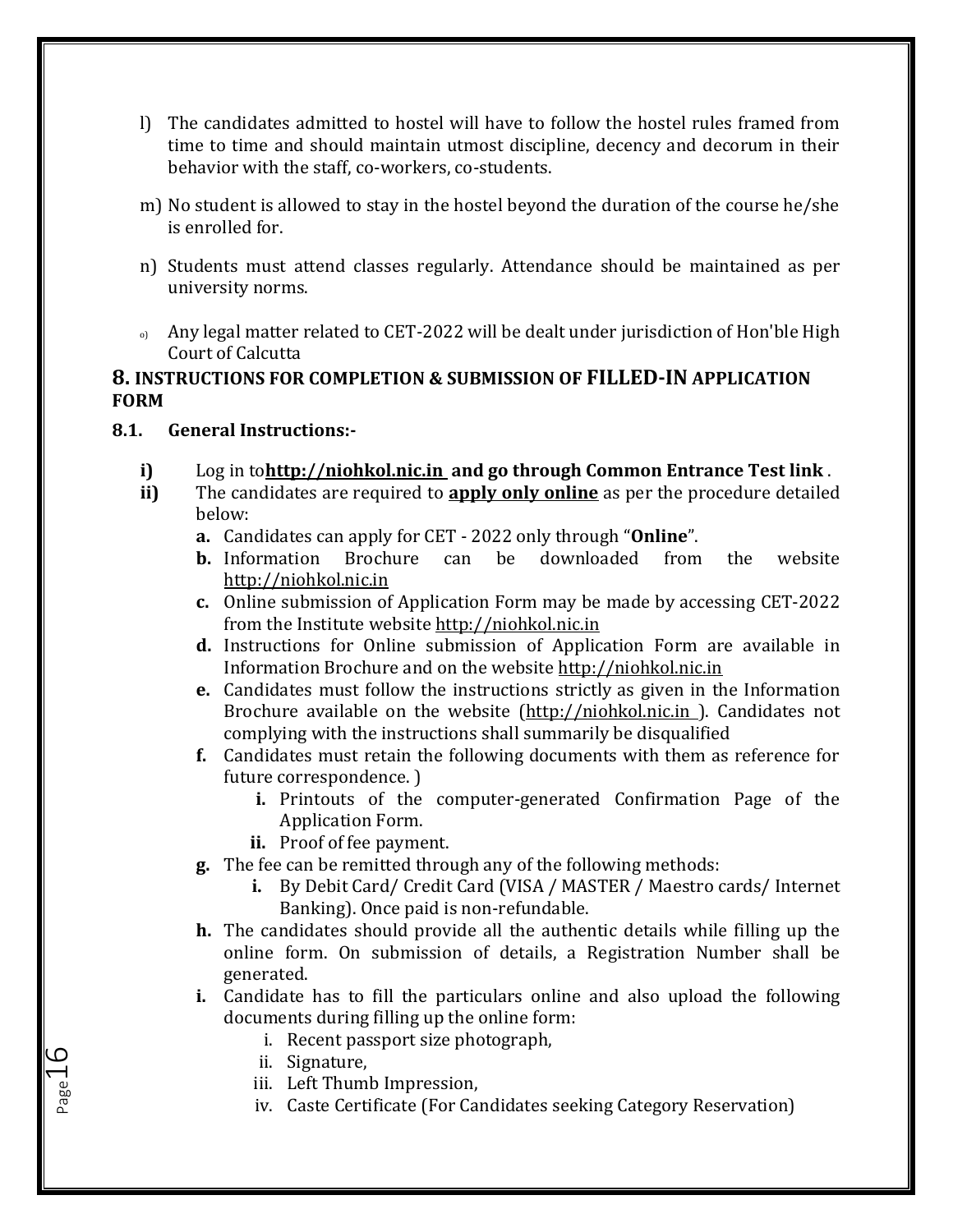- v. PH Certificate (For Candidates seeking Reservation under PH Category).
- vi. Residence/Domicile/Nativity certificate (For Candidates seeking Reservation under NE & JK Category)

Due to the above procedure, it is not necessary to send the hard copy of the application i.e. confirmation page to the NILD office.

- **j.** However, the candidates are advised to retain a hard copy of the application i.e. confirmation page along with proof of money transfer for future reference or correspondence, if any.
- **k.** Applicant must quote the registration number/ Application number generated after submission of all his/her required personal data as a reference in all his/her future correspondence with NILD regarding CET-2022.
- **l.** Application form must be completed in all respect. Incomplete/ unsuccessful submission of application will lead to outright rejection. Completed application means:
- **i.** Completion of Registration.
- **ii.** Uploading of scanned copy of photograph, signature and left hand thumb impression.
- **iii.** Payment of the required fee.

Page 1

- **iv.** Generation of Confirmation Page
- **v.** Options such as Category and Reservation & Sub-reservation category once given by the applicant in the application form cannot be changed afterwards under any circumstances. Options for Entrance Test Centers once filled cannot be changed by the candidate. However, in unavoidable circumstances the Examination center may be changed by Chairman, CET-2022, Cum-Director
- **vi.** Please note that name, father's name and date of birth should be as recorded in the 10th class or equivalent certificate. Any deviation may lead to cancellation of your candidature, whenever noticed.
- **vii.** Applicant should give options only with respect to category GC (General Caste), OBC (Other Backward Caste), SC (Schedule Caste), ST (Scheduled Tribe), PH (Physically Handicapped), NE (North Eastern States) J&K (Jammu &Kasmir State). The candidate can substantiate the same with documentary evidences during document verification/ counselling.
- **viii.** Candidates are allowed to submit only one application form. Multiple applications for a particular stream or in multiple streams of a candidate are liable to be rejected.

#### **ix. Application fee once paid is non-refundable in any circumstance**.

- **x.** Candidates may check the status of their application on CET -2021 website by giving the registration number/ application number (Chosen User ID) and Password that is created during registration process.
- **xi.** Any dispute arising out of CET-2022 shall only be settled and decided under the jurisdiction of Hon'ble High Court of Odisha.
- **xii.** Claim for admission will be rejected if the candidate cannot submit the original certificates, mark sheets, other necessary documents at the time of document verification/Counseling or if one has filled the form wrongly.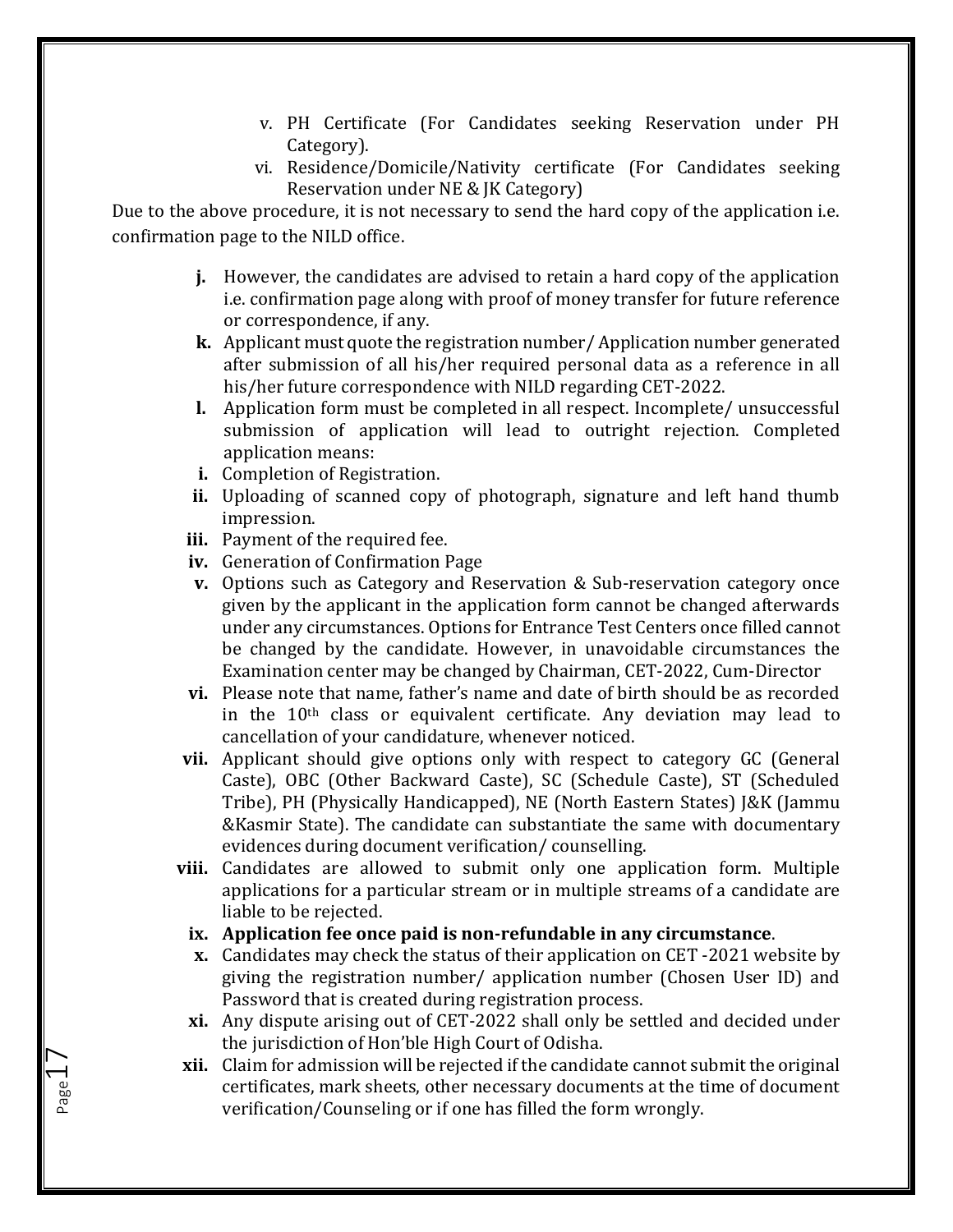- **xiii.** Admission will be cancelled at any time, if certificates/ mark sheets/ other documents are found to be forged or manipulated. A candidate will not be considered for admission if he/she fails to substantiate the claim with respect to reservation, category, nativity, date of birth, qualification etc.
- **xiv.** Facility of submission of application form and online payment will be ceased at 05.00 PM on the last day of filling up online-application form submission. Hence, candidates are required to complete the process within the prescribed duration.
- **xv.** PLEASE FOLLOW THE INSTRUCTIONS GIVEN BELOW BEFORE SUBMITTING THE ON-LINE APPLICATION FORM: -
- **i.** Follow all the instructions in filling up the form and you should have gone through the important notes carefully.
- **ii.** You have to retain a printout of the CONFIRMATION PAGE.
- **iii.** Once duly filled in application form is submitted, no further change will be entertained under any circumstances.



#### MODE OF SUBMISSION OF APPLICATION FORM AND FEE DETAILS: -

- a. A candidate can apply for the Common Entrance Test (CET-2022) through online process only by visiting the websit[e http://niohkol.nic.in](http://svnirtar.nic.in/)
- b. The information desired to be filled in the online application may be kept ready.
- c. Before submission of application form, make the following preparations:
	- i. Decide the mode of payment of fee

- ii. Through Debit Card/ credit card (VISA/ MASTER/ Maestro cards/ internet banking)/ using on-line gateway payment facility. Bill Desk gateway available for online transaction.
- iii. If decided to pay fee through Debit card/ credit card (VISA/ MASTER/ Maestro cards/ internet banking) check the validity of the Card and keep it ready with you while logging on to website for submitting application form and generation of Confirmation Page. Final print out of confirmation page will be available after 2 working days of fee payment. If you are facing any problem, please contact CET-2022 Cell.
- iv. Fee Details for submission of Application Form are as follows: **Rs.1000/- (Rupees Nine hundred only) for General/OBC Candidates AND**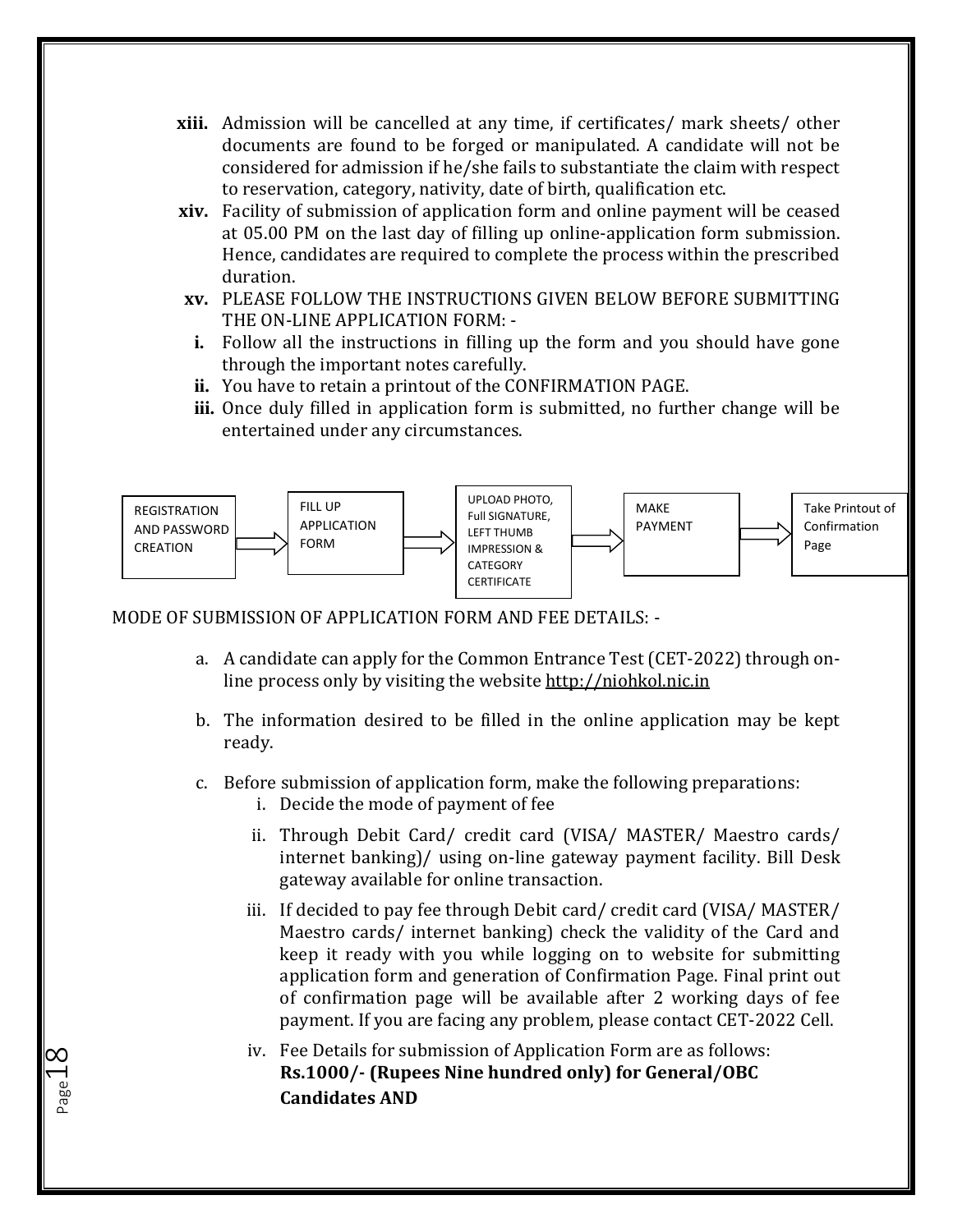#### **: Rs. 800/- (Rupees Eight hundred only) for SC/ST/PH Candidates**

v. CHARGES OF BILLDESK GATEWAY: As applicable at the time of filling up application form. Details will be available in the payment portal instructions in online application page.

#### **vi. NOTE:**

Page 19

- **THE CANDIDATES MUST NOTE THAT AFTER SUBMISSION OF THE APPLICATION FORM IT CANNOT BE WITHDRAWN. CLAIMS FOR REFUND OF APPLICATION FEE WILL NOT BE ENTERTAINED UNDER ANY CIRCUMSTANCES.**
- **ADMISSION INTO THE COURSE IS SUBJECT TO FULFILLMENT OF ELIGIBILITY CRITARIA DURING CET-2022 DOCUMENT VERIFICATION/COUNSELLING.**

#### **The Chairman, CET-2022**

**National Institute for Locomotor Disabilities (Divyangjan) B T Road, Bonhooghly, Kolkata-700090**

#### **9. IMPORTANCE AND REQUIREMENT OF NATIVITY/ RESIDENTIAL CERTIFICATE AND ADMIT CARD**:

- **i.** Common Entrance Test-2022 will be held on Sunday, **24th July2022, Sunday**.
- **ii.** Nativity/ Residence/ Domicile certificate is mandatory for North Eastern and Jammu Kashmir State Candidates failing which the candidate can't avail the reservation of seat for J&K and NE State candidates.
- **iii.** For any future correspondence, the Registration Number/Application number generated after online form fill-up should be mentioned. This is also required to be mentioned while paying the examination fee. This number is your User ID to login.
- **iv.** All the Admit cards will be available at NILD website by **05.07.2022**. The candidate has to download and print the admit card from the NILD website which must be endorsed by the Invigilator of the examination centre for allowing the candidate to appear in the exam.
	- a. If an applicant fails to take print out of Admit Card from the NILD website for the CET-2022 by **06.07.2022** or desires to change any information printed on the Admit card, then he/ she may contact DEPARTMENT OF ACADEMICS, NILDoffice immediately by email & mobile numbers available in cover page.
	- b. The downloaded copies of the admit cards should be signed by the invigilator during examination. One part (Office Copy) copy must be submitted at the Examination Hall and the other (Student Copy) should be retained by the candidate. However, the submitted admit card may be examined at a later stage to validate the authenticity.
	- **c. THE CANDIDATE HAS TO KEEP THE ADMIT CARD DULY SIGNED BY INVIGILATOR TILL HE/SHE TAKES FINAL ADMISSION IN THE INSTITUTION.**

## **10. METHOD OF SELECTION & COUNSELLING/ADMISSION**

**10.1** Merit list/ Waiting list will be generated on the basis of marks obtained in the Common Entrance Test-2022.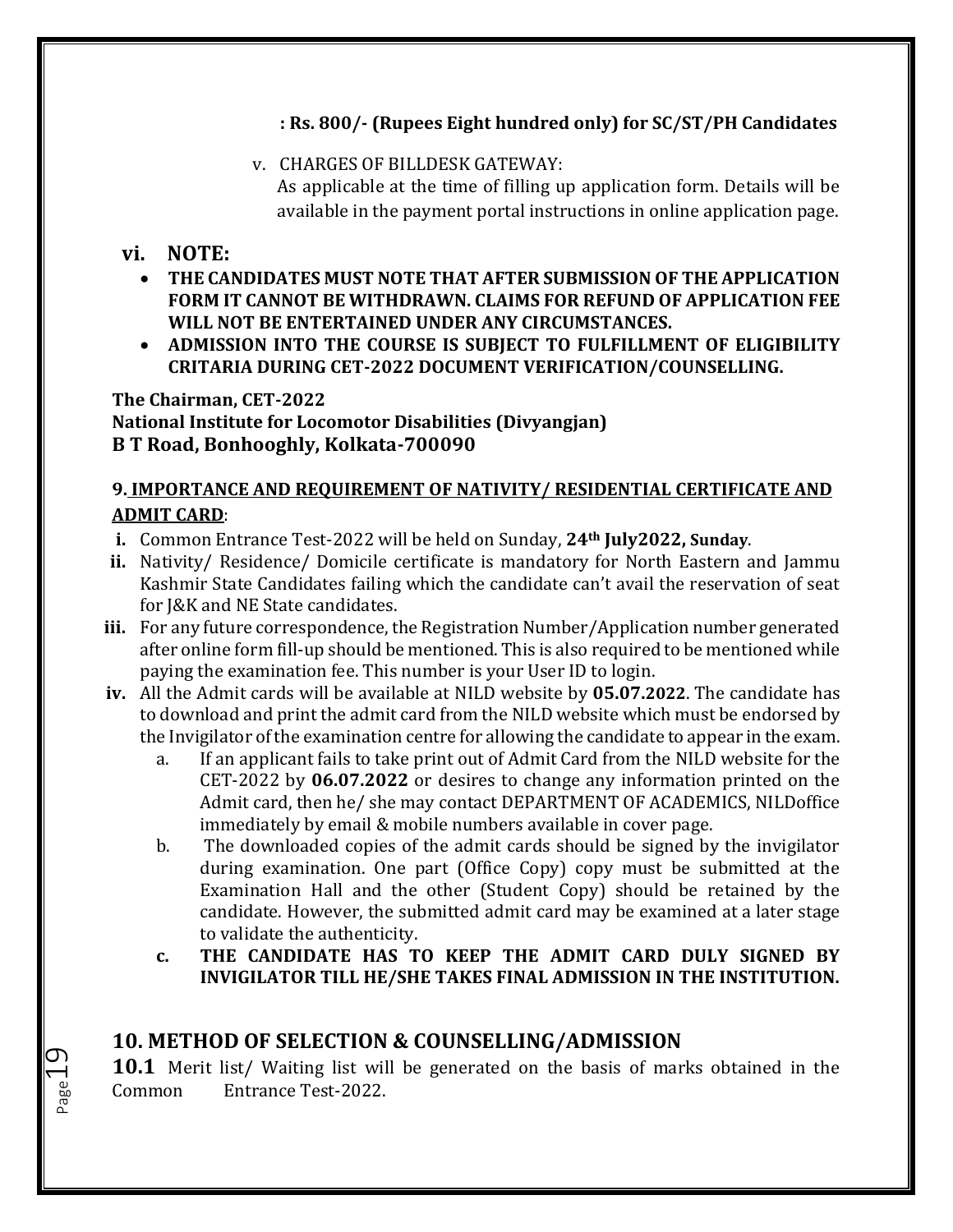The result and schedule of counseling will be available on the websites [www.niohkol.nic.in](http://www.niohkol.nic.in/) by stipulated date. The candidates are advised to appear for Document verification/ counseling based on result published on website.

## **10.2 Merit List**

The admission will be made strictly on the basis of merit of the eligible candidates determined by the marks obtained in CET-2022.

In case of two or more candidates obtaining equal marks in the CET-2022, the inter- se-merit of candidates will be determined according to the following criteria:-

- i. The candidates getting higher marks for Biology/ Mathematics in CET-2022 shall rank higher in the merit list.
- ii. In case of tie in (i) above, the candidates securing higher marks in Chemistry in CET-2022 shall rank higher.
- iii. In case of tie in (i& ii) above, then the candidate getting higher marks in Physics in CET-2022 shall rank higher.
- iv. In case of tie in (i), (ii) & (iii) above, the candidate getting higher marks in 10+2 shall rank higher.
- v. In case of tie in (i), (ii), (iii)& (iv) above, the candidate elder in age shall rank higher.

## **10.3 COUNSELLING & ADMISSION**

First Document verification/counseling for admission shall be held from 22.08.2022 to 26.08.2022 at reporting time 09.00 am at **National Institute for Locomotor Disabilities (Divyangjan)B T Road, Bonhooghly, Kolkata-700090**. The candidate will have to secure the seat on the same day after counseling by depositing the admission fees.

## **10.3.1 IMPORTANT INFORMATION**

The candidates should report to the Chairman, CET-2022, Director, NILD, Kolkata on the date and time notified for counseling in person. The allotment of course/Institute will be made only when they attend the counseling. The following procedure will be followed:

- a. The candidates will be called in the order of merit and shall be offered the seat and Institute available/vacant at his/her turn. Each candidate will have to select course and Institute (subject to eligibility) and from the available seat of the Institute.
- b. The parents/guardian shall not be allowed in counseling hall. However, the candidate may be given enough opportunity to consult his/her guardian prior to counseling.
- c. At the time of Document verification/ counseling, the candidates have to produce original certificates and two set of self attested photocopies thereof. One of original documents (X certificate/XII mark sheet) may be retained in the Institute till the completion of the first year examination.
- d. A candidate, who fails to appear in person on the notified date and time for counseling shall forfeit his/her claim for a seat.
- e. A candidate who is allotted a seat shall be admitted provisionally. He/She will be required to deposit the prescribed fee on the spot by demand draft or online bank

transfer.

Page  $20$ 

## **10.3.2 FILLING-UP SEATS AFTER 1st COUNSELLING**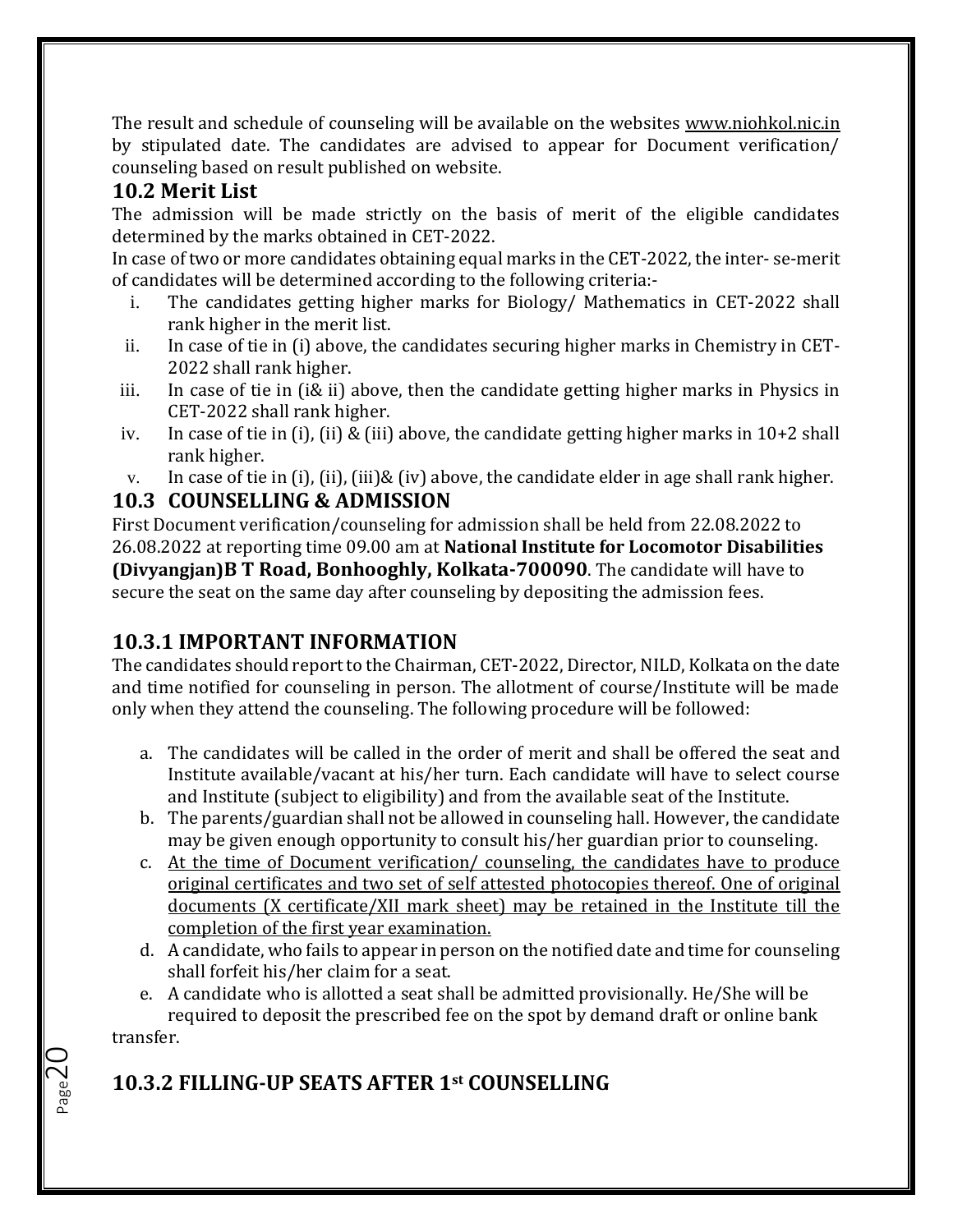The vacancies arising due to drop-outs/withdrawals, if any, will be filled-up first by updating the list Institution-wise on the basis of merit (Rank in CET-2022) and thereafter the resultant vacancies will be notified and filled- up through 2ndcounseling on stipulated date.

## **10.3.3 PROCEDURE OF UPDATING IN THE SAME INSTITUTION**

Updating of merit list in the same institute wherever applicable will be done on merit based on the rank of the student in CET-2022 subject to availability of seat. After updating the merit list in the same institute, resultant vacancies will be notified for second counseling.

## **10.3.4 SECONDCOUNSELLING**

In case vacancy occurs in any Institute after the first counseling, the candidates may be called for second counseling in order of merit.

In case the candidate opts for transfer from one institute to another institute or one course to another course in the same institute, during second counseling, his/her fee and deposit paid earlier will be adjusted/transferred as per rules.

## **11. DOCUMENTS REQUIRED IN ORIGINAL AT THE TIME OF DOCUMENT VERIFICATION/ COUNSELLING CUM ADMISSION:**

\* Original Admit Card of CET-2022 and Counseling letter.

\* Date of birth (Secondary School/Matriculation Certificate/Admit Card) issued by the affiliating board.

\* Certificate and mark sheet of the qualifying examination issued by the Board/University.

\* CLC/ILC and Conduct/Character Certificate issued from the head of the Institution from where the qualifying examination was passed or from principal of the college/school where the candidate has studied last.

\* Certificate of medical fitness to be signed by a Govt. Medical Officer.

\* SC/ST/OBC certificate or Person with Disabilities (Divyangjan) certificate from appropriate authorities on the basis of which reservation is claimed. The concerned Institute may constitute a medical board to assess disability/eligibility of candidate to pursue the said course.

#### **No SEBC certificate will be accepted**.

**OBC certificate (non-Creamy layer) issued in Govt. of India format only within one year before the date of counseling, will be accepted. A Sample Format may be checked in page-23**

\* Migration certificate in original form the respective regular School/University where he/she has studied last to be submitted as per requirement of university.

\* Nationality/Domicile or Residence Certificate issued by Competent Authority for JK & NE Candidates is mandatory.

\* Self Declaration for Gap year after  $12<sup>th</sup>$  /+2 Sc. (if applicable).

## **12. CAUTION MONEY**

**12.1**The candidates offered admission would have to deposit caution money as mentioned in point-6. The caution money is refundable after recovering the losses/damages in Hostel/Institute, if any, on the successful completion of the course.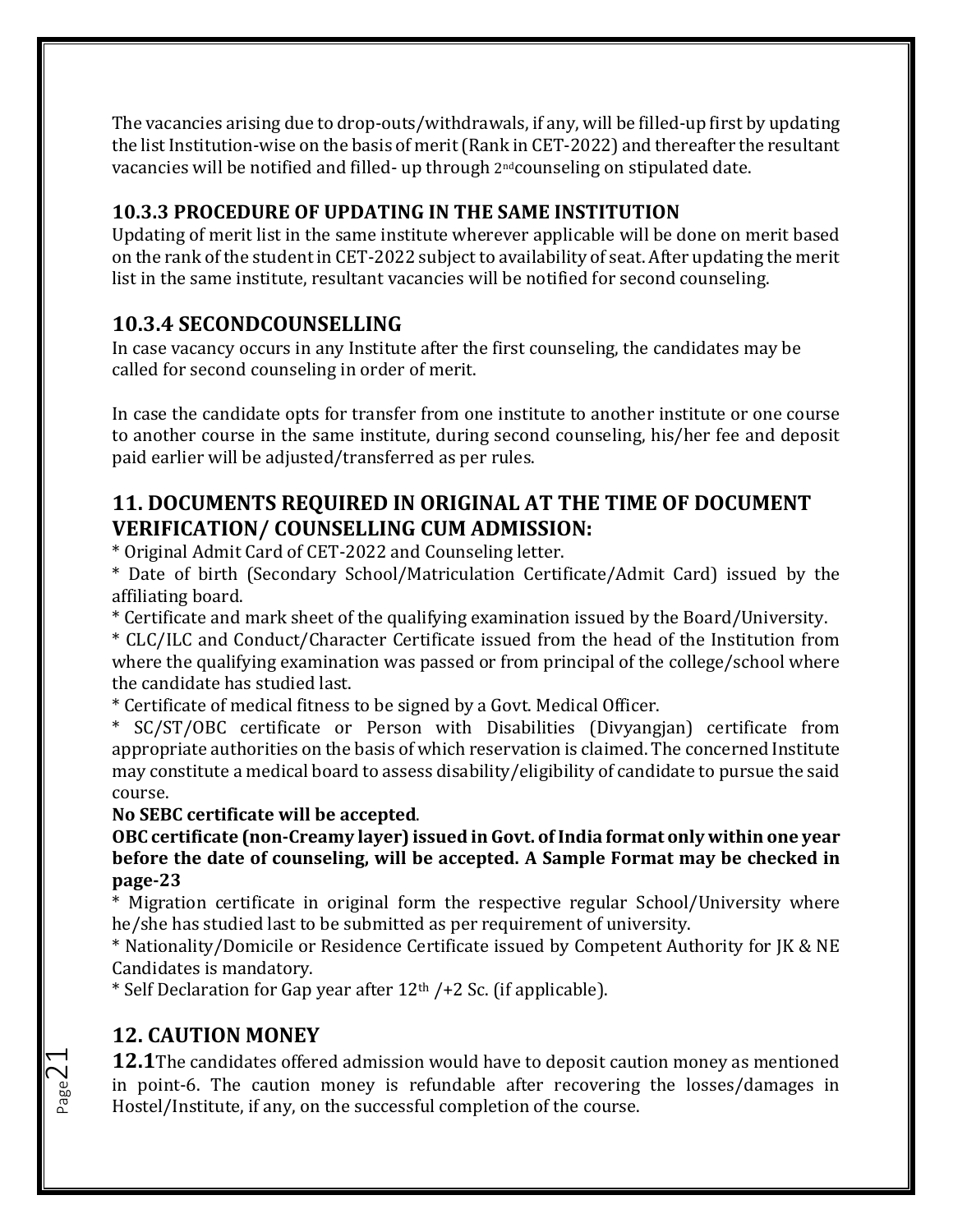**12.2**However if a student discontinues on his/her own reason before completion of the course, the caution money deposited by the candidate will be refunded after recovering the losses/damages in Hostel/Institute.

## **13. HOSTEL ACCOMODATION**

Separate hostel facilities for boys & girls are available. The hostel accommodation will be provided to outstation candidates preferably on their written request on Rankbasis subject to availability of seats. Hostel allocation will be reviewed year-to year basis. However, hostel facility will not be available beyond the course duration (4 years) irrespective of reasons.

## **14. INTERNSHIP**

The successful student has to undergo compulsory Internship as per rule of the University/ Rehabilitation Council of India. During this period a student is required to work in accredited hospitals, rehabilitation organizations in rural area/district centre as allotted. He/she may be paid stipend as per norms of the concerned institute. The internship is part of training and mandatory for award of degree and candidate has to abide all disciplinary rules of institute during this period as well.

## **15. DEGREE OFFERED**

On successful completion of the course, the concerned university will issue Degree/Marks certificate.

(Bachelor of Physiotherapy; Bachelor of Occupational Therapy, Bachelor in Prosthetics & Orthotics.).

#### **16. ATTENDANCE**

Students will have to fulfill criteria as per University norms.

#### **17. DISCIPLINE**

The candidates admitted shall be subject to strict discipline in the campus and hostel. Students are expected to maintain decorum, decency and disciplined behavior throughout their pursuance of the course

#### .**18. REFUND**

Page 2

In the event of the candidate withdrawing from the course, the entire fee and deposits paid at the time of admission stand forfeited and in addition, any sums expended by the Institute in training the candidate may have to be refunded by the candidate as per the terms and conditions of the Institute concerned.

## **19. DECLARATION BY THE CANDIDATES**

If any information furnished by the candidate found false later on, his/her admission will be forfeited without notice and legal action deemed fit will be initiated against the student.

#### **The Chairman CET-2022,**

**National Institute for Locomotor Disabilities (Divyangjan) B T Road, Bonhooghly, Kolkata-700090**

## **SAMPLE QUESTIONS COMMON ENTRANCE TEST -2022**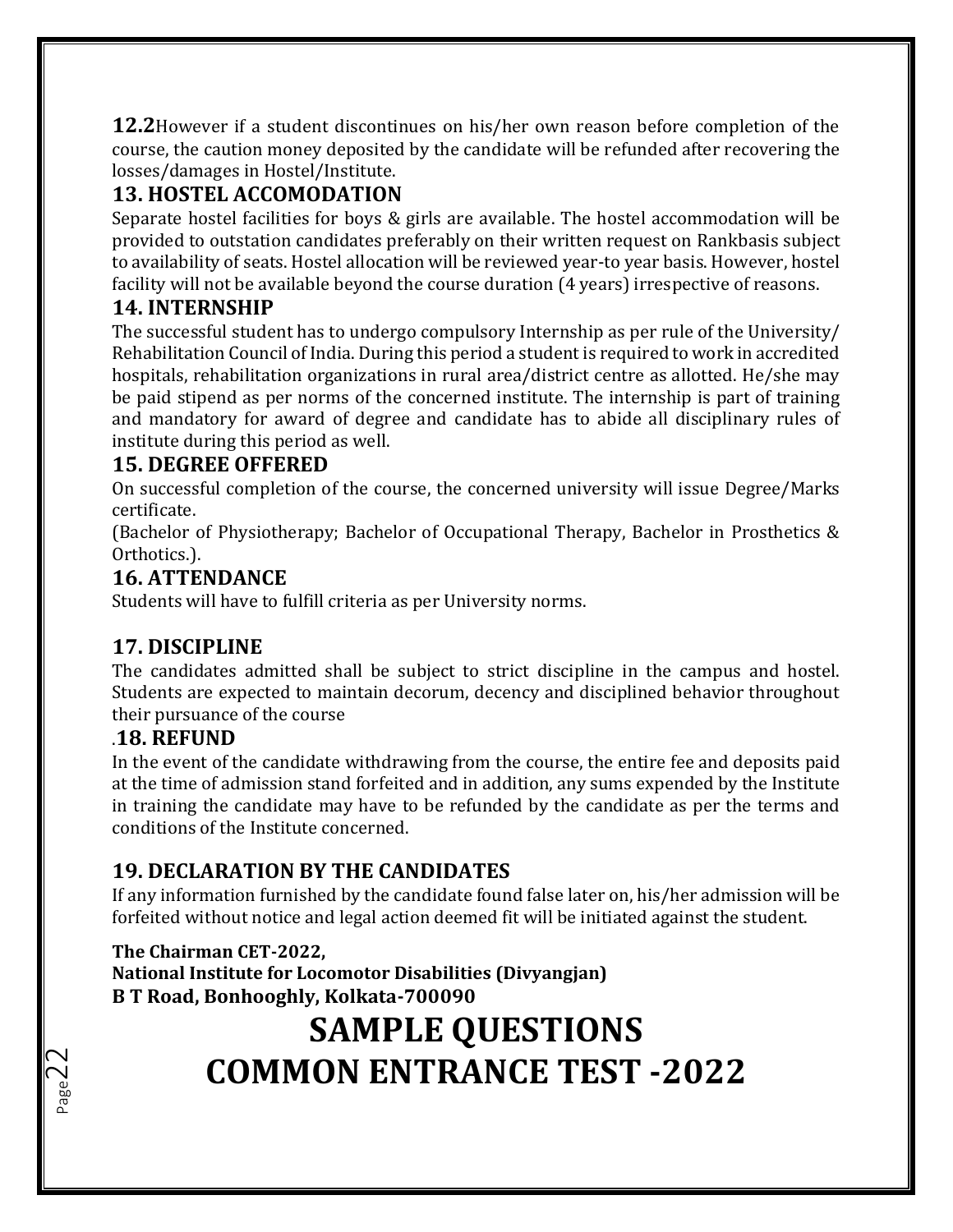1. " Global 500" awards are given for the outstanding achievement in which of the following field;

a) Elimination of illiteracy

b) Population Control

c) Campaign against AIDS

d) Protection of environment

2. Choose a word amongst the option having exactly same meaning to the word given in capital letters

#### **LETHARGIC**

a) Staid

b) Active

c) Malevolent

d) Languid

3. A nucleus with an excess of neutrons may decay radioactively with the emission of

a) A neutron

b) A proton

c) A positron

d) An electron

4. What is the oxidation state of the Br in ca(Bro3 )2

a) 5

b) 6

c) 10

d) 12

Page $\preceq$ 

5. Diseases caused by pleiotropic genes are

a) Syndromes

b) Reversible by diet therapy

c) Reversible by gene therapy

d) Extremely rare

## **Sample OBC Certificate Format**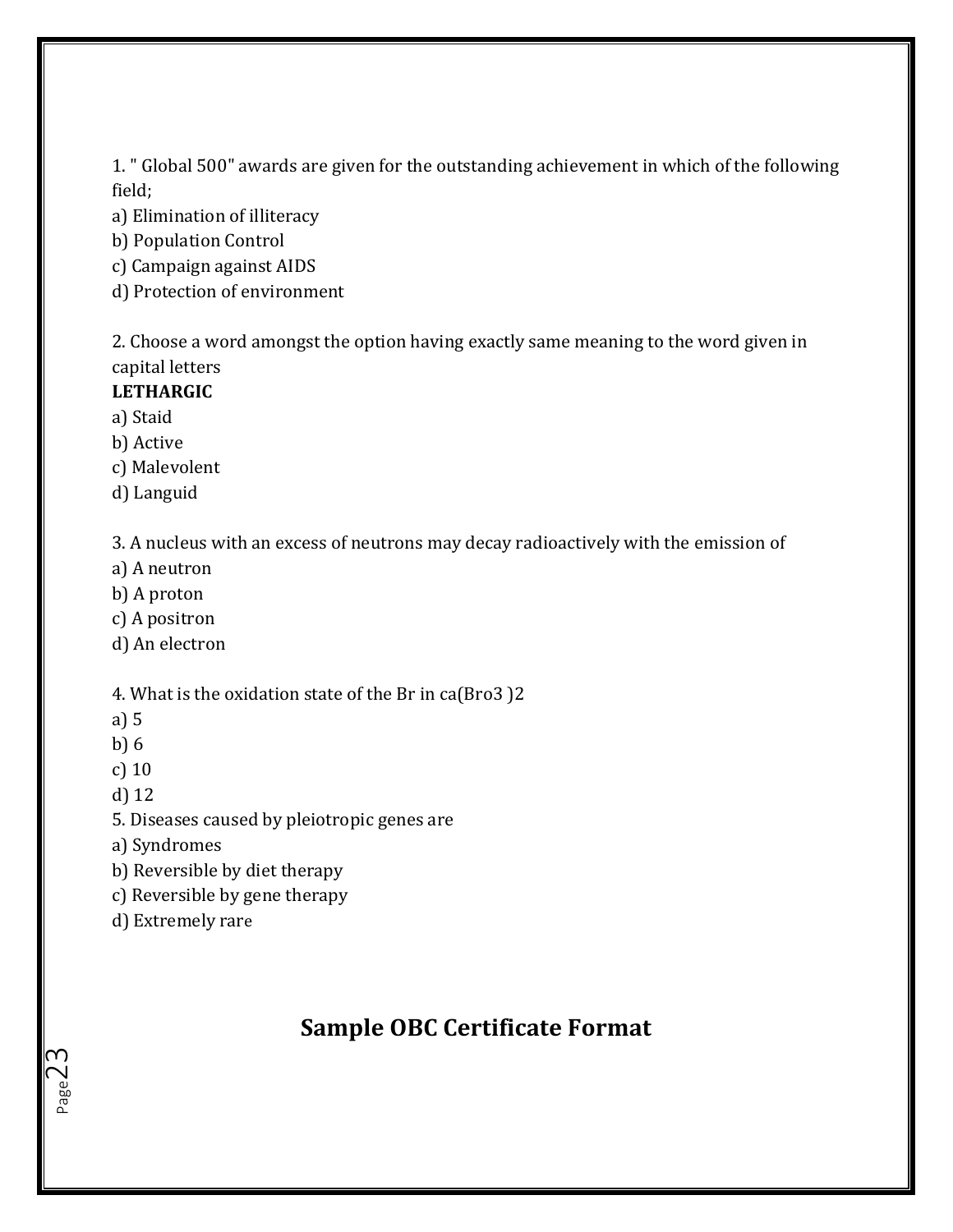#### **OBC Certificate Format**

# FORM OF CERTIFICATE TO BE PRODUCED BY OTHER BACKWARD CLASSES APPLYING FOR<br>APPOINTMENT TO POSTS / ADMISSION TO CENTRAL EDUCATIONAL INSTITUTIONS (CEIs), UNDER<br>THE GOVERNMENT OF INDIA

| This is to certify that Shri / Smt. / Kum*.                                                                                                   |                                                                                                                                                                                      | Son / Daughter* of Shri /                                                                                                                                                                                                                                                                                                                                                                                                                     |
|-----------------------------------------------------------------------------------------------------------------------------------------------|--------------------------------------------------------------------------------------------------------------------------------------------------------------------------------------|-----------------------------------------------------------------------------------------------------------------------------------------------------------------------------------------------------------------------------------------------------------------------------------------------------------------------------------------------------------------------------------------------------------------------------------------------|
| Smt."                                                                                                                                         | of Village/Town*<br>în.<br>the                                                                                                                                                       | District/Division"<br>the<br>State<br>belongs<br>ŧ۵                                                                                                                                                                                                                                                                                                                                                                                           |
|                                                                                                                                               |                                                                                                                                                                                      |                                                                                                                                                                                                                                                                                                                                                                                                                                               |
|                                                                                                                                               |                                                                                                                                                                                      |                                                                                                                                                                                                                                                                                                                                                                                                                                               |
| community which is recognized as a backward class under:<br>dated 13/09/93.                                                                   |                                                                                                                                                                                      | (i)Resolution No. 12011/68/93-BCC(C) dated 10/09/93 published in the Gazette of India Extraordinary Part I Section I No. 186                                                                                                                                                                                                                                                                                                                  |
| 20/10/94                                                                                                                                      |                                                                                                                                                                                      | (ii) Recelution No. 12011/8/94-BCC dated 19/10/94 published in the Gazette of India Extraordinary Part I Section I No. 163 dated                                                                                                                                                                                                                                                                                                              |
| 25/05/05.                                                                                                                                     |                                                                                                                                                                                      | (iii) Resolution No. 12011///95-BCC dated 24/05/95 published in the Gazette of India Extraordinary Part I Section I No. 00 dated                                                                                                                                                                                                                                                                                                              |
| (iv) Resolution No. 12011/96/94-BCC dated 9/03/96.<br>11/12/98                                                                                |                                                                                                                                                                                      | (v)Resolution No. 12011/44/86-BCC dated 6/12/95 published in the Gazette of India Extraordinary Part I Section I No. 210 deted                                                                                                                                                                                                                                                                                                                |
| (vi) Resolution No. 12011/13/97-BCC dated 03/12/97.<br>(vii) Resolution No. 12011/99/94-BCC dated 11/12/97.                                   |                                                                                                                                                                                      |                                                                                                                                                                                                                                                                                                                                                                                                                                               |
| (viii)Resolution No. 12011/68/98-BCC dated 27/10/99.                                                                                          |                                                                                                                                                                                      |                                                                                                                                                                                                                                                                                                                                                                                                                                               |
| 06/12/99.                                                                                                                                     |                                                                                                                                                                                      | (ix) Resolution No. 12011/88/98-BCC dated 6/12/99 published in the Gazette of India Extraordinary Part I Section I No. 270 dated                                                                                                                                                                                                                                                                                                              |
| 04/04/2000.                                                                                                                                   |                                                                                                                                                                                      | (x)Resolution No. 12011/36/99-BCC dated 04/04/2000 published in the Gazette of India Extraordinary Part I Section I No. 71 dated                                                                                                                                                                                                                                                                                                              |
|                                                                                                                                               |                                                                                                                                                                                      | (xl) Resolution No. 12011/44/99-BCC dated 21/09/2000 published in the Cazette of India Extraordinary Part I Section I No. 210                                                                                                                                                                                                                                                                                                                 |
| dated 21/09/2000.<br>(xiii) Resolution No. 12015/9/2000-BCC dated 06/09/2001.                                                                 |                                                                                                                                                                                      |                                                                                                                                                                                                                                                                                                                                                                                                                                               |
| (xiii)Resolution No. 12011/1/2001-DCC dated 19/06/2003.                                                                                       |                                                                                                                                                                                      |                                                                                                                                                                                                                                                                                                                                                                                                                                               |
| (xiv) Resolution No. 12011/4/2002-BCC dated 13/01/2004.                                                                                       |                                                                                                                                                                                      | (xv) Resolution No. 12011/9/2004-BCC dated 16/01/2006 published in the Gazette of India Extraordinary Part I Section I No. 210                                                                                                                                                                                                                                                                                                                |
| dated 10/01/2000.                                                                                                                             |                                                                                                                                                                                      |                                                                                                                                                                                                                                                                                                                                                                                                                                               |
| dated 12/03/2007.                                                                                                                             |                                                                                                                                                                                      | (xvi) Resolution No. 12011/14/2004-BCC dated 12/03/2007 published in the Gazette of India Extraordinary Part I Section I No. 67                                                                                                                                                                                                                                                                                                               |
| (xvii) Resolution No. 12015/2/2007-BCC dated 18/08/2010.                                                                                      |                                                                                                                                                                                      |                                                                                                                                                                                                                                                                                                                                                                                                                                               |
| (xviii)Resolution No. 12015/13/2010-BCC dated 06/12/2011.                                                                                     |                                                                                                                                                                                      |                                                                                                                                                                                                                                                                                                                                                                                                                                               |
| Ghri / Gmt. / Kum.                                                                                                                            |                                                                                                                                                                                      | and I or his family ordinarily reside(s) in                                                                                                                                                                                                                                                                                                                                                                                                   |
| the<br>the Government of India.                                                                                                               | District / Division of                                                                                                                                                               | State. This is also to certify that he/she<br>does not belong to the persons/sections (Creamy Layer) mentioned in Column 3 of the Schedule to the Government of India,<br>Department of Porconnol & Training O.M. No. 36012/22/93-Estt.(SCT) dated 08/09/93 which is modified vide OM No. 36033/3/2004<br>Estt.(Res.) dated 09/03/2004, further modified vide OM No. 36033/3/2004-Estt. (Res.) dated 14/10/2008 or the latest notification of |
| Dated:                                                                                                                                        |                                                                                                                                                                                      |                                                                                                                                                                                                                                                                                                                                                                                                                                               |
| District Magistrato /                                                                                                                         |                                                                                                                                                                                      |                                                                                                                                                                                                                                                                                                                                                                                                                                               |
| Deputy Commissioner /                                                                                                                         |                                                                                                                                                                                      |                                                                                                                                                                                                                                                                                                                                                                                                                                               |
| Competent Authority                                                                                                                           |                                                                                                                                                                                      |                                                                                                                                                                                                                                                                                                                                                                                                                                               |
| Seal                                                                                                                                          |                                                                                                                                                                                      |                                                                                                                                                                                                                                                                                                                                                                                                                                               |
|                                                                                                                                               | * Please delete the word(s) which are not applicable.                                                                                                                                |                                                                                                                                                                                                                                                                                                                                                                                                                                               |
|                                                                                                                                               |                                                                                                                                                                                      |                                                                                                                                                                                                                                                                                                                                                                                                                                               |
|                                                                                                                                               |                                                                                                                                                                                      |                                                                                                                                                                                                                                                                                                                                                                                                                                               |
| NOTE:                                                                                                                                         |                                                                                                                                                                                      | (a) The term 'Ordinarily resides' used here will have the same meaning as in Section 20 of the Representation of the People Act,                                                                                                                                                                                                                                                                                                              |
| 1950.<br>Commissioner (not below the rank of Ist Class Stipendiary Magistrate).<br>(iii) Revenue Officer not below the rank of Tehsildar' and | (b) The authorities competent to issue Caste Certificates are indicated below:<br>(ii) Chief Presidency Magistrate / Additional Chief Presidency Magistrate / Presidency Magistrate. | (i) District Magistrate / Additional Magistrate / Collector / Deputy Commissioner / Additional Deputy Commissioner / Deputy<br>Collector / Ist Class Stipendlary Magistrate / Sub-Divisional magistrate / Taluka Magistrate / Executive Magistrate / Extra Assistant                                                                                                                                                                          |

**LIST OF PROPOSED EXAMINATION CENTRES CET-2022**

Page $2\overline{4}$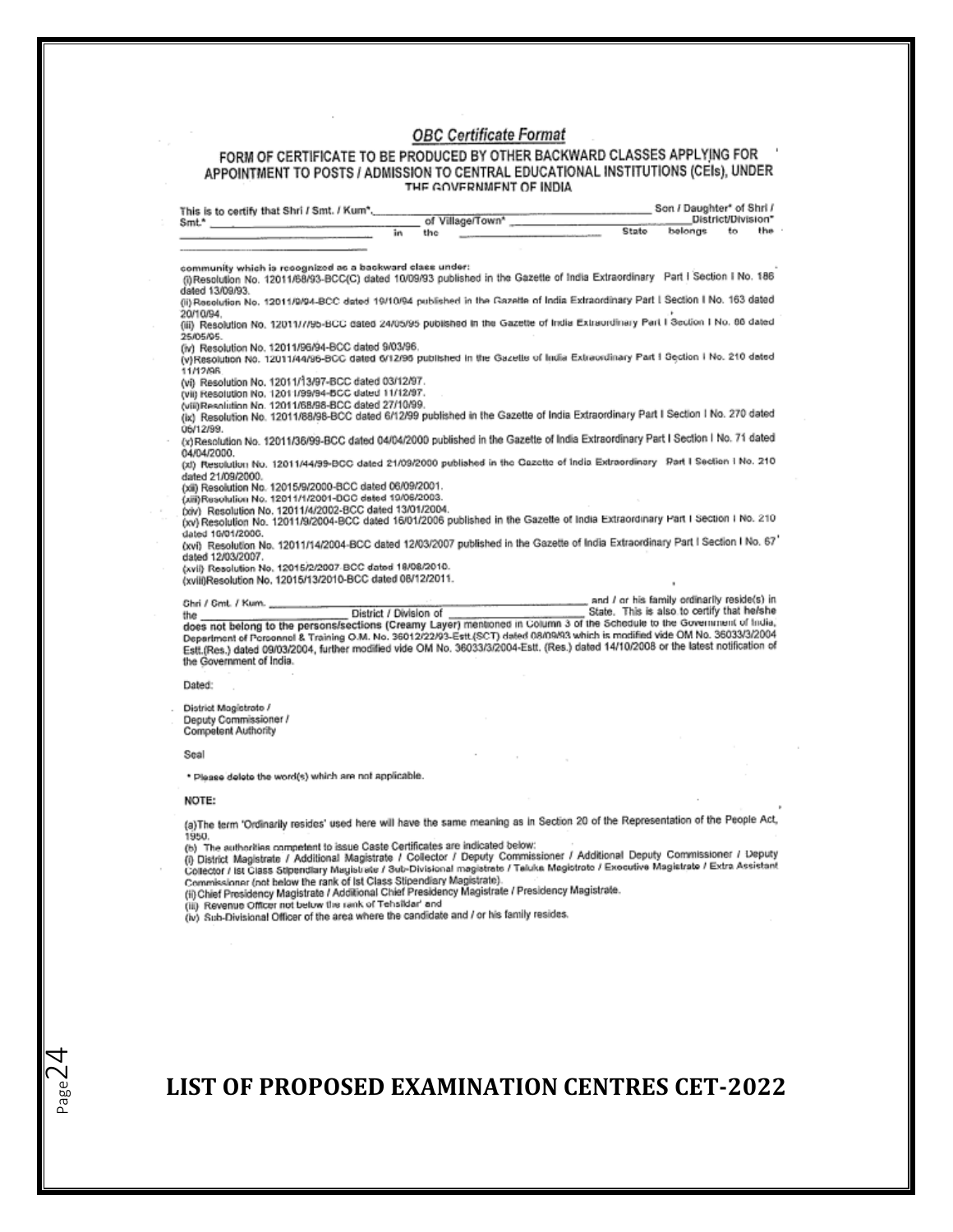| Sl. No. | <b>Name of Centre</b> | <b>Centre Code</b> |
|---------|-----------------------|--------------------|
| 1.      | <b>AGARTALA</b>       | $\mathbf{1}$       |
| 2.      | AIZAWL                | $\overline{2}$     |
| 3.      | <b>BANGALORE</b>      | 3                  |
| 4.      | <b>BHOPAL</b>         | $\overline{4}$     |
| 5.      | <b>BHUBANESWAR</b>    | 5                  |
| 6.      | <b>CHENNAI</b>        | 6                  |
| 7.      | <b>DIMAPUR</b>        | $\overline{7}$     |
| 8.      | <b>GANGTOK</b>        | 8                  |
| 9.      | <b>GUWAHATI</b>       | 9                  |
| 10.     | <b>IMPHAL</b>         | 10                 |
| 11.     | <b>INDORE</b>         | 11                 |
| 12.     | <b>KOLKATA</b>        | 12                 |
| 13.     | <b>KOZIKODE</b>       | 13                 |
| 14.     | LUCKNOW               | 14                 |
| 15.     | MADURAI               | 15                 |
| 16.     | MUMBAI                | 16                 |
| 17.     | <b>NEW DELHI</b>      | 17                 |
| 18.     | <b>PATNA</b>          | 18                 |
| 19.     | PORT BLAIR            | 19                 |
| 20.     | <b>RAIPUR</b>         | 20                 |